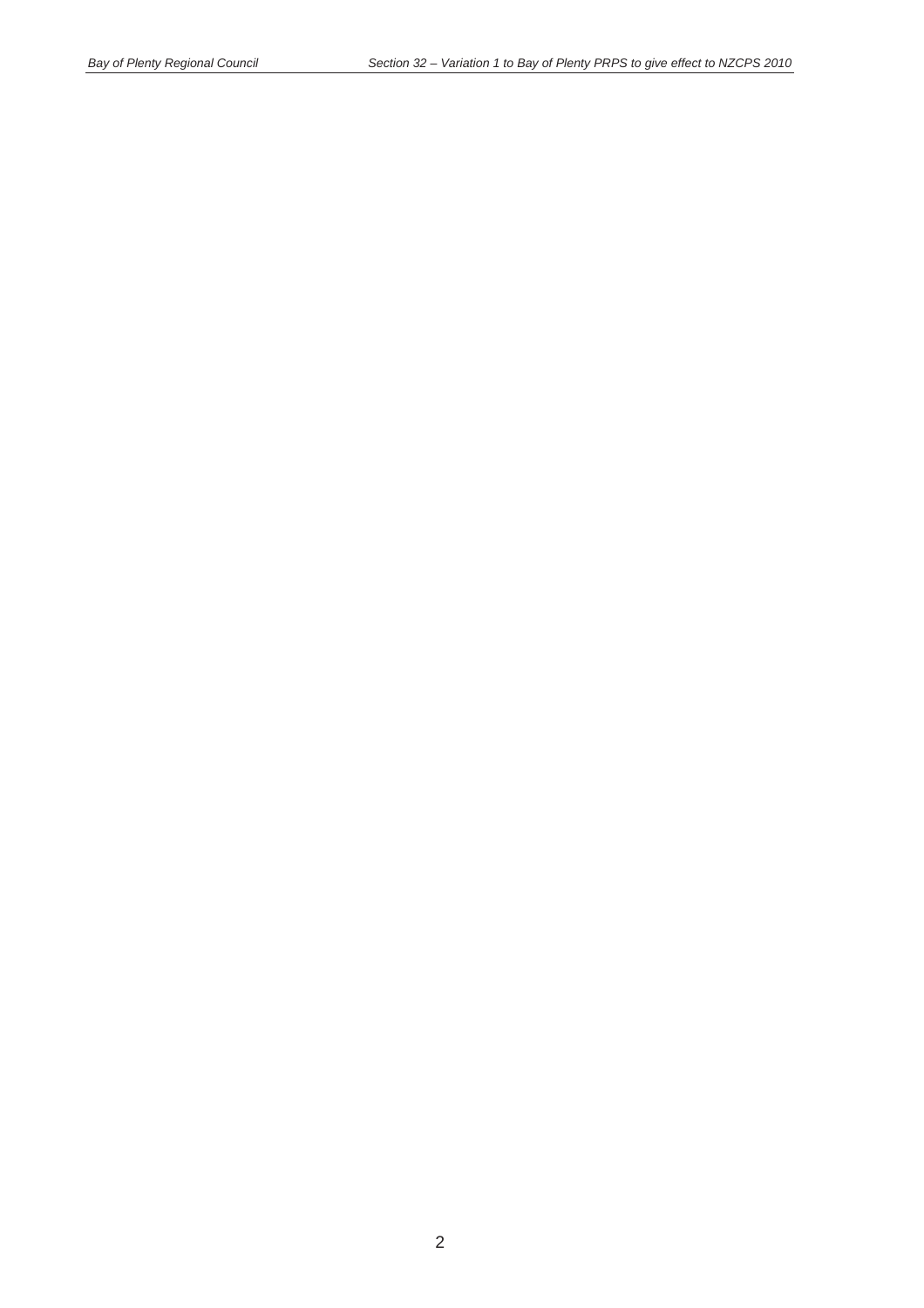# **Contents**

| 1                       | <b>Introduction</b>                                                                                                                       | 1              |
|-------------------------|-------------------------------------------------------------------------------------------------------------------------------------------|----------------|
| 1.1                     | <b>Executive Summary</b>                                                                                                                  | 1              |
| 1.2                     | Purpose of this report                                                                                                                    | 3              |
| 1.3                     | Public participation                                                                                                                      | 4              |
| 1.4                     | Structure of this report                                                                                                                  | 4              |
| $\overline{\mathbf{2}}$ | <b>The Background</b>                                                                                                                     | 5              |
| 2.1                     | New Zealand Coastal Policy Statement                                                                                                      | 5              |
| 2.2                     | Proposed Bay of Plenty Regional Policy Statement (Pre-Decisions Version)                                                                  | 6              |
| 2.3                     | Decisions on the PRPS                                                                                                                     | $\overline{7}$ |
| $\overline{\mathbf{3}}$ | <b>Variation Process</b>                                                                                                                  | 9              |
| 3.1                     | Scope of Variation Contents                                                                                                               | 9              |
| 3.2                     | <b>Consultation Process</b>                                                                                                               | 9              |
| 3.3                     | Issues identified through consultation                                                                                                    | 10             |
| $\overline{\mathbf{4}}$ | <b>Significant Issues and Objectives</b>                                                                                                  | 13             |
| 4.1                     | <b>Issues</b>                                                                                                                             | 13             |
| 4.1.1                   | Existing Issues in the PRPS                                                                                                               | 13             |
| 4.1.2                   | Review of Issues                                                                                                                          | 14             |
| 4.2                     | <b>Existing Objectives</b>                                                                                                                | 14             |
| 4.2.1                   | Objective 2 - Preservation, restoration and enhancement of the natural character and<br>ecological functioning of the coastal environment | 14             |
| 4.2.2                   | Objective 3 - Equitable and sustainable allocation of public space within the coastal<br>marine area                                      | 14             |
| 4.2.3                   | Objective 4 - Enable use and development in the coastal environment in appropriate<br>locations                                           | 15             |
| 4.2.4                   | Overall assessment                                                                                                                        | 15             |
| 5                       | <b>Evaluation of Policies and Methods</b>                                                                                                 | 17             |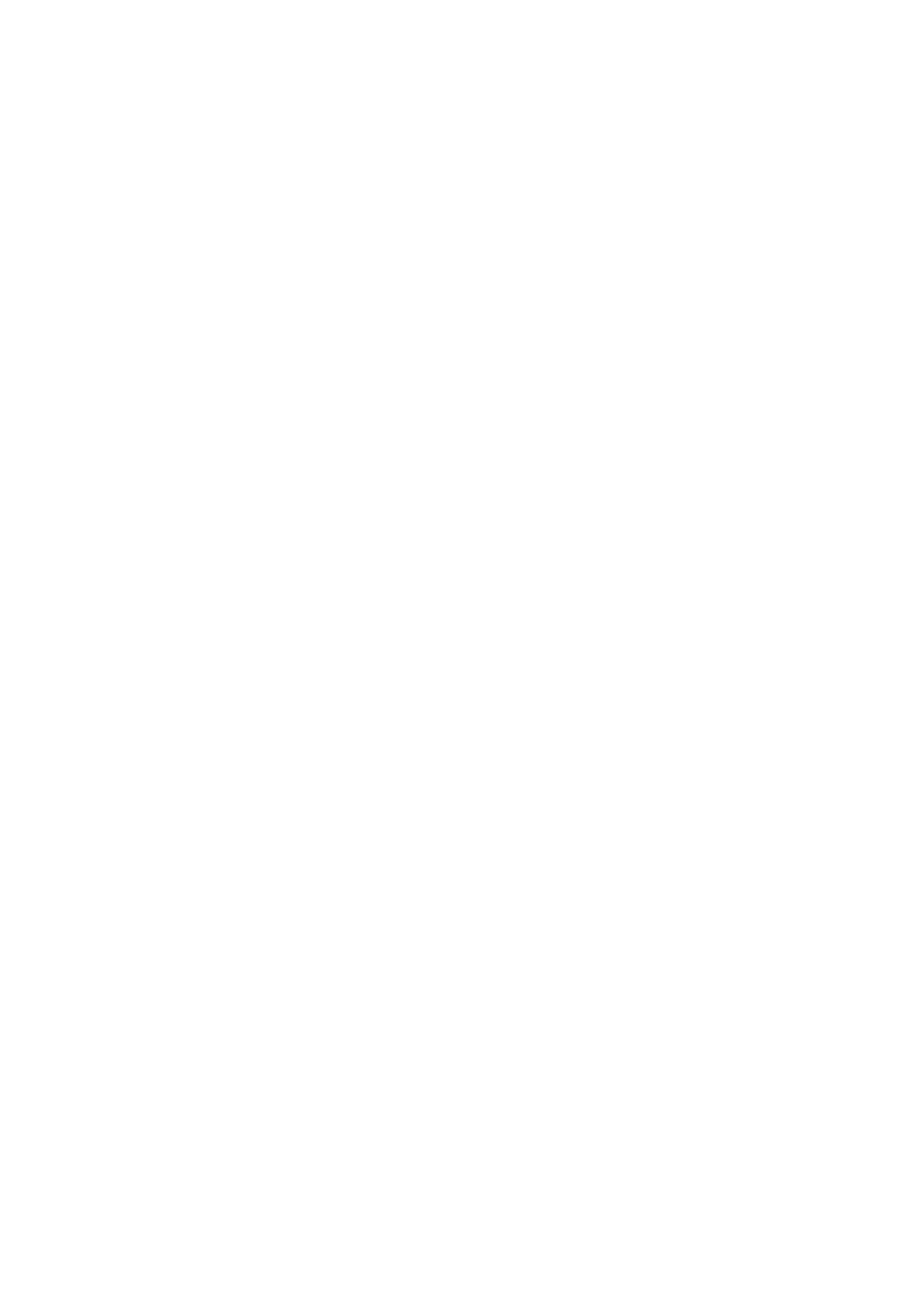# **1 Introduction**

# **1.1 Executive Summary**

This report summarises the evaluation undertaken by the Bay of Plenty Regional Council for Variation 1 to the Proposed Regional Policy Statement (PRPS). The PRPS was publicly notified prior to the New Zealand Coastal Policy Statement (NZCPS) 2010 being enacted and, as a result, has provisions that give effect to the now outdated NZCPS 1994. An initial screening of the PRPS against the provisions of the NZCPS 2010 showed that some parts of the PRPS gave full effect to the NZCPS 2010, some provisions gave only part effect to the NZCPS 2010 and some parts of the PRPS gave no effect to the NZCPS 2010 at all.

The purpose of Variation 1 is therefore to update the PRPS so that it gives full effect to the NZCPS 2010.

The process followed in the preparation of Variation 1 to the PRPS is outlined below.

- The PRPS provisions (pre-decisions in March 2012) were reviewed against the NZCPS 2010. The main differences between the PRPS provisions and the NZCPS 2010 policy direction is that the coastal environment and areas of outstanding natural character are not spatially identified and the PRPS provisions do not afford the level of protection to both natural character and indigenous biodiversity that the NZCPS 2010 requires. In addition, the predecisions version of the PRPS had no provisions for vehicle access on the foreshore and seabed, no provision or recognition of ports of international or regional significance, and no requirement to identify and enhance coastal waters that have degraded to the point where the waters are having an effect on recreation, ecology, etc. Policies 1, 9, 11, 13, 14, 20 and 21 of the NZCPS 2010 in particular were identified as not being given full effect in the PRPS (pre-decisions version).
- Consultation was undertaken with key stakeholders (including Government Ministries, previous submitters to the coastal environment provisions of the PRPS, local community boards, the Port of Tauranga and NZTA), tangata whenua and those potentially affected by the Variation (including large land owners). Key issues raised in consultation related to the desire to protect and restore natural character, managing the effects of vehicle access on the foreshore, water quality issues and loss of habitat (such as kaimoana). There was support for the spatial identification of the coastal environment and outstanding natural character areas as this would provide certainty to the public and plan makers.
- Variation 1 to the PRPS was developed with the aim of giving full effect to the NZCPS 2010. In that respect, some comments raised through consultation relating to the previous PRPS or to wider issues other than those outlined in the NZCPS 2010 were addressed in other ways. As far as practicable, the Variation was developed to utilise existing provisions of the PRPS and amending slightly so that previous comments, S32 reports and submissions from the public could be retained and not revisited through the variation. In that respect, this S32 evaluation is based on the Decisions version of the PRPS and the S32 and S32(2)(a) reports prepared previously are relevant, with this evaluation building on the previous evaluations.
- The evaluation of existing Issues and Objectives of the PRPS concluded that no change was required to give effect to the NZCPS 2010.The evaluation of the new and amended policy and methods has been evaluated as being the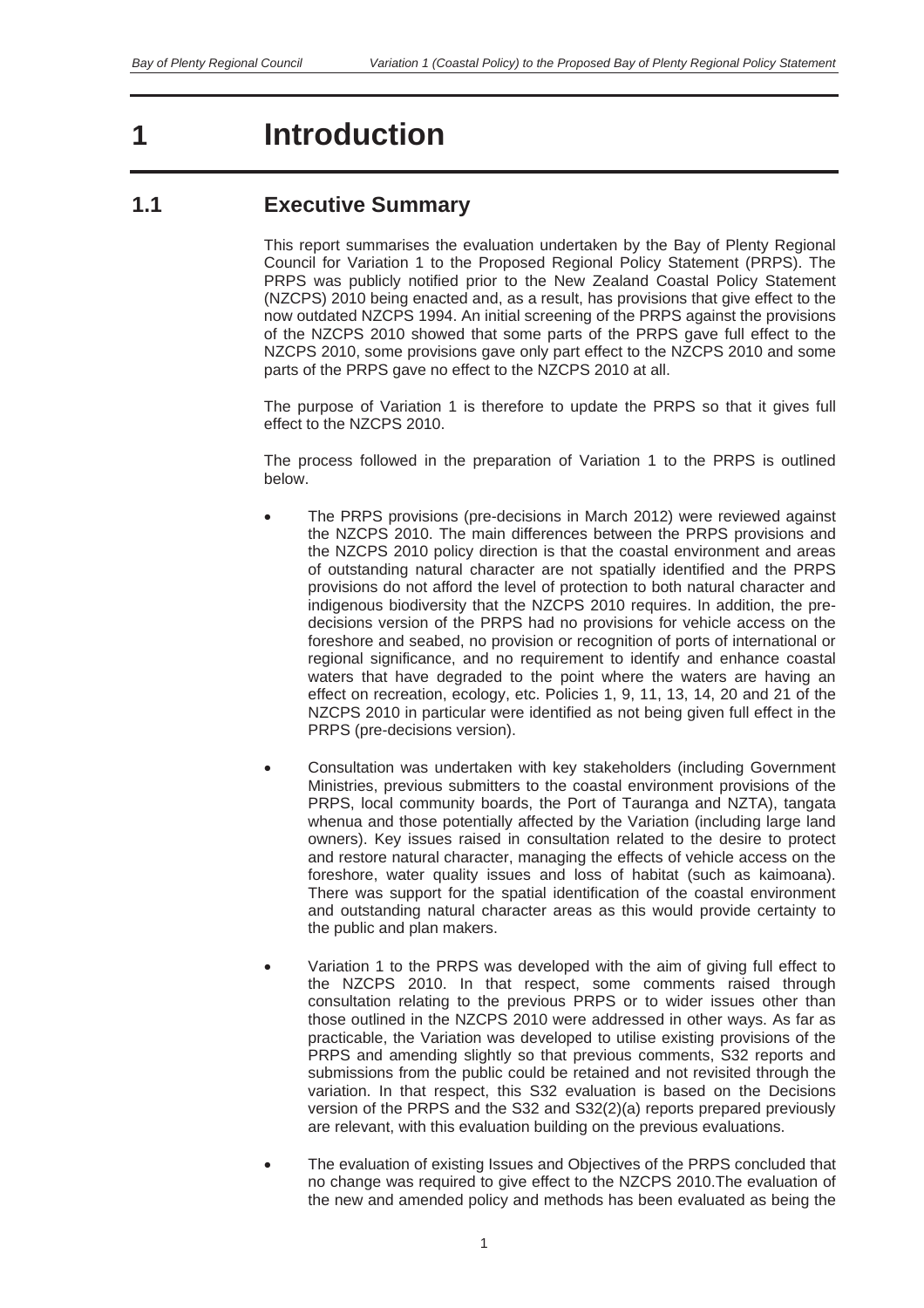most appropriate way to give effect to the NZCPS and achieve the existing objectives of the PRPS.

- Variation 1 was notified for submissions on Thursday 31 May 2012. A total of 54 submissions and 25 further submissions were received. Hearings for Variation 1 were held on 5 November 2012 (Tauranga) and 6 November 2012 (Whakatāne). Key matters raised by submitters included:
	- o Coastal Environment: Submitters raised concerns about the location of the Coastal Environment – in particular in relation to individual properties.
	- o Natural character: A number of submitters raised questions as to the precise location of lines delineating high, very high and outstanding natural character.
	- o Natural Character attributes: Attributes used to "focus" natural character policy attention were challenged and supported by different submitter.
	- o Policy CE 7B: There was considerable discussion of policy CE7B which managed activities with different levels of natural character.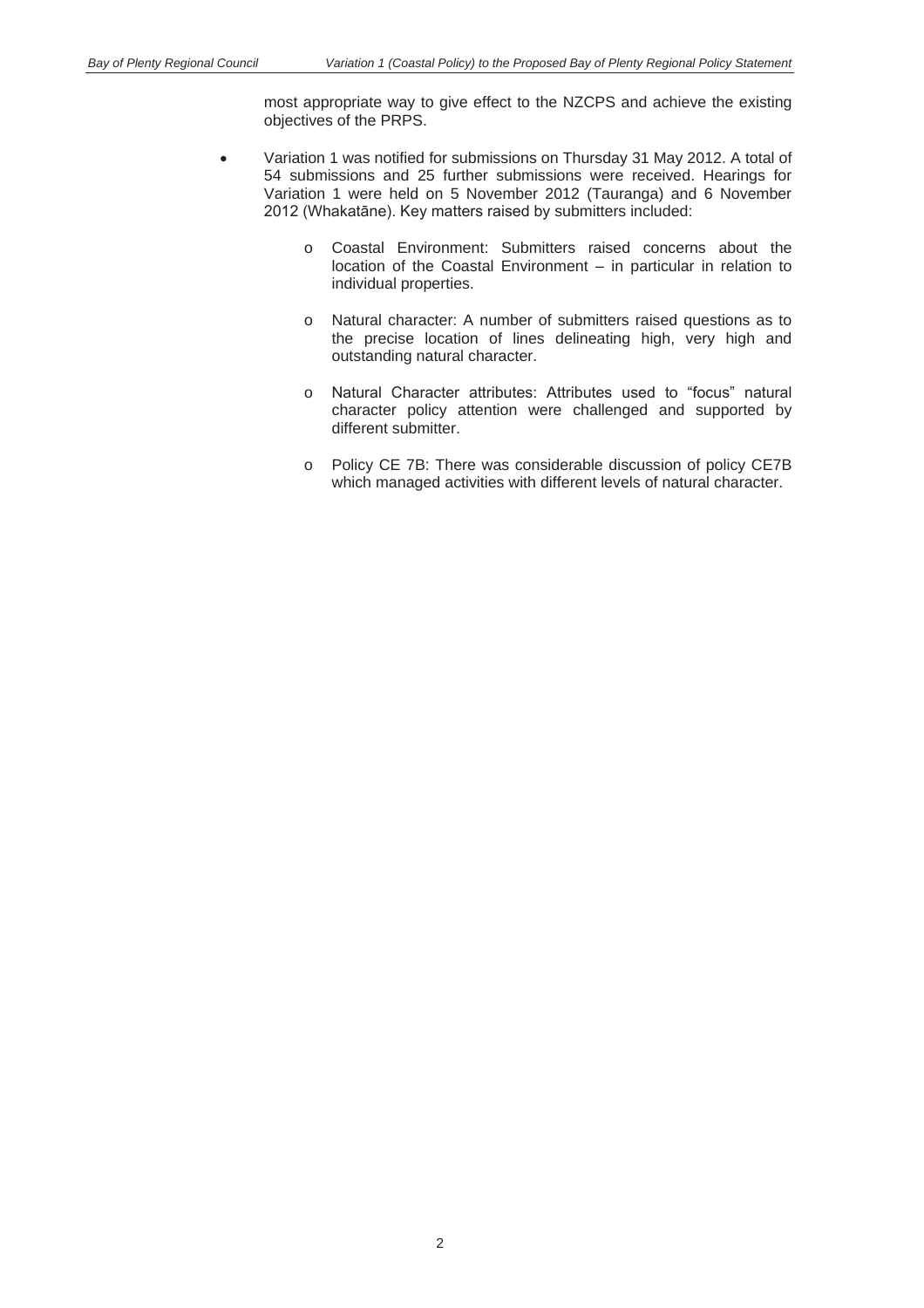### **1.2 Purpose of this report**

A regional policy statement achieves the purpose of the Resource Management Act (RMA or the Act) by providing an overview of the resource management issues of the region, and policies and methods to achieve integrated management of the natural and physical resources of the whole region (section 59 RMA). To make a change to a regional policy statement, the RMA requires council to carry out an evaluation under section 32 before it is publicly notified. Before making its decision under clause 10, the decision-making authority is required to undertake a further evaluation under section 32(2) of the RMA. This report includes section 32 (1) and Section 32 (2) analysis.

This report documents the evaluation of Variation 1 to the Bay of Plenty Regional Policy Statement undertaken in accordance with Section 32 (1) and (2) of the RMA. Under Section 32 of the RMA, local authorities are required to carry out and report on an evaluation to examine whether the objectives in the variation (or plan change) are the most appropriate to achieve the purpose of the Act. The evaluation must also examine the efficiency and effectiveness of proposed policies, rules and other methods in achieving the objectives.

Two distinct steps are identified in carrying out a s32 evaluation as shown below:



This analysis needs to be done prior to notifying a change and again prior to issuing decisions, in light of information presented at hearings.

This report is the documentation of the above assessment processes. It should be noted that the existing objectives of the PRPS have been reviewed as part of this process and determined to require no change to give effect to the NZCPS (see Section 2). The assessment of objectives in terms of whether they are the most appropriate way to achieve the purpose of the RMA is already covered in S32 and S32A reports associated with the PRPS and the question of need for further objectives was not raised in submissions. The assessment using the above process is therefore limited to whether the proposed policies and methods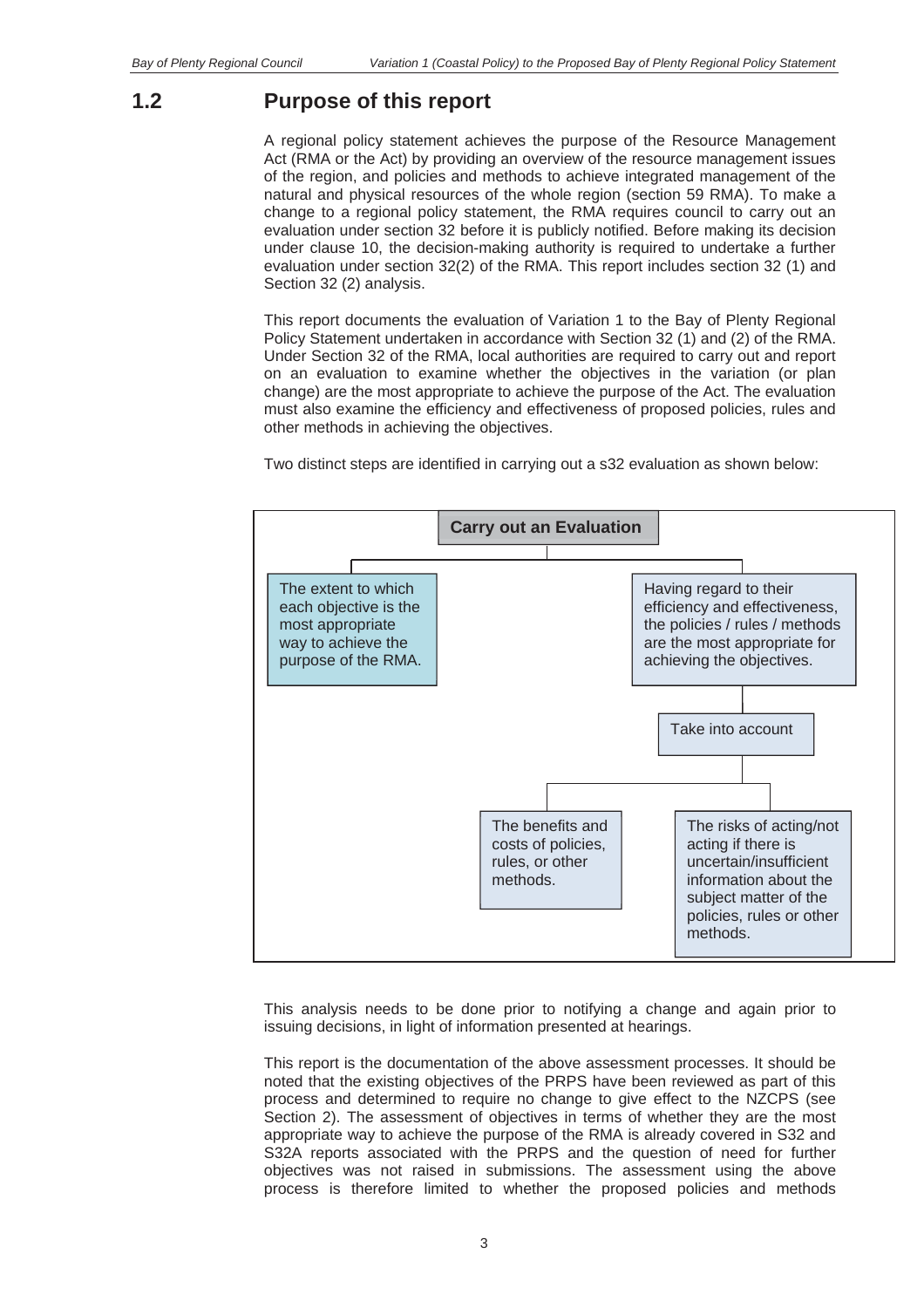associated with the Variation are appropriate given their benefits and costs and any risks associated with the subject matter.

### **1.3 Public participation**

This report is made available to the community and other agencies to provide explanation on the proposed Variation to the PRPS provisions and to ensure that council meets its obligations under the RMA (section 32(5) and (6)).

Section 3 of this report sets out the steps in the Variation to the PRPS process, including opportunities for public participation and feedback.

### **1.4 Structure of this report**

The remainder of this report is set out in the following sections:

**Section 2: The Background to the Variation**. The purpose of this section is to explain the background and reasons why the Variation is required.

**Section 3: Process of the Variation preparation.** The purpose of this section is to document the process followed in developing the Variation, including consultation.

**Section 4: Resource management issues and objectives.** The purpose of this section is to provide assessment and analysis of the objectives proposed.

**Section 5: Evaluation of Policies and Methods:** The purpose of this section is to satisfy statutory requirements under Part 2, sections 31, 32, 72 and 76 of the Resource Management Act to provide assessment and analysis of the proposed policies and methods in the Variation to the PRPS. The structure of this section provides the proposed Variation provisions on the left hand column and the adjoining section 32 assessment on the right hand column.

**Section 6: Conclusion and Notification of the District Plan change.** This section provides a conclusion to the Section 32 evaluation and sets out the notification process for public participation on the Variation. It is important to note that the section 32 evaluation process does not finish with this report but will continue throughout the statutory process with Council evaluating submissions and further submissions and deliberating on the Variation.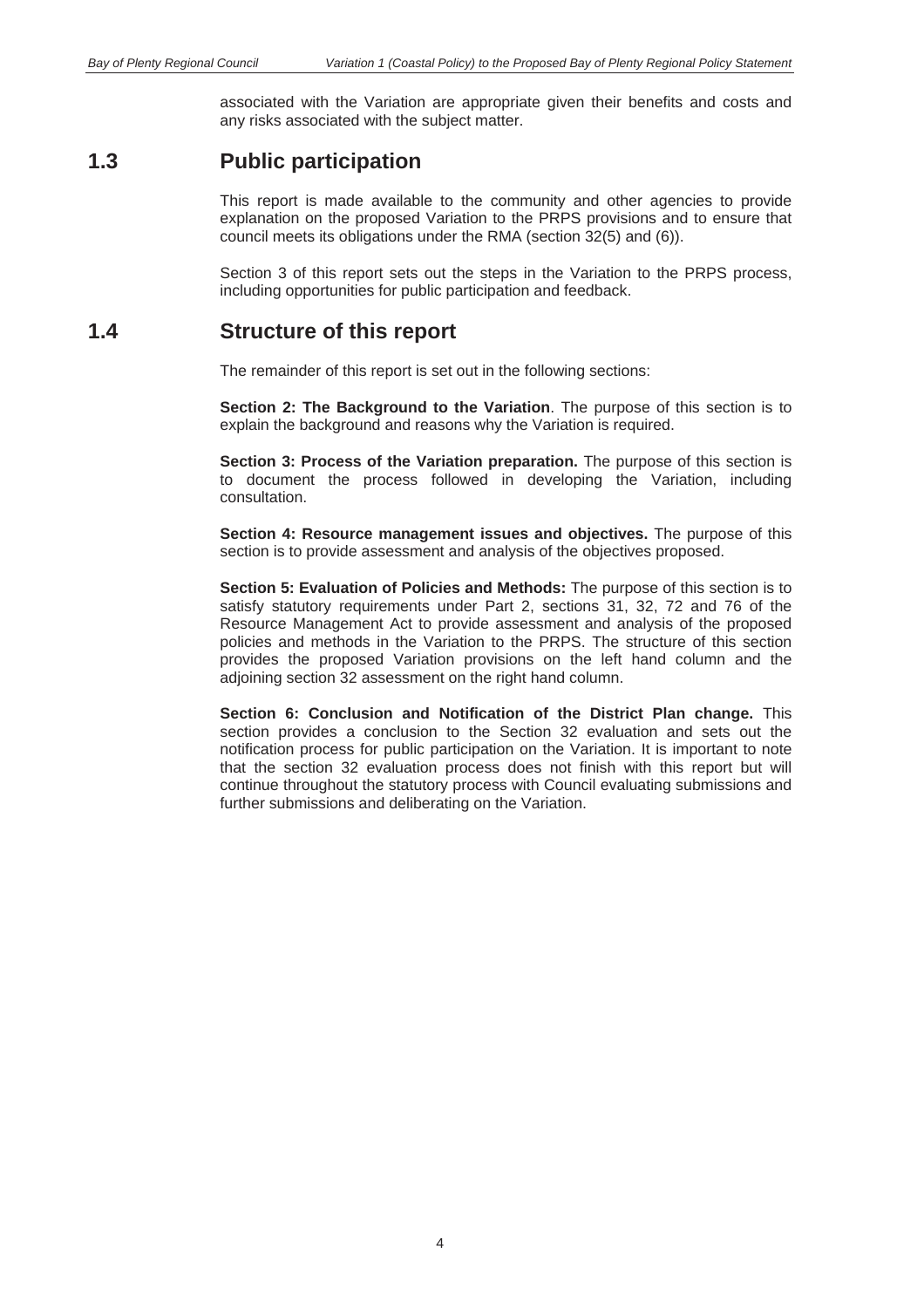# **2 The Background**

# **2.1 New Zealand Coastal Policy Statement**

The RMA requires a New Zealand Coastal Policy Statement (NZCPS) to guide local authorities in their day to day management of the coastal environment. Local authorities must give effect to relevant provisions of the NZCPS in planning documents (s62(3), 67(3)(b), 75(3)(b) RMA ) and resource consent authorities must have regard to relevant provisions when considering consent applications  $(s104(1)(b)(iv)$  RMA). Therefore, even if the BOPRC were to do nothing with regards local policies and response to the NZCPS 2010, it provisions would be reflected in some way in most resource consent applications.

The purpose of the NZCPS is to promote the sustainable management of the natural and physical resources of the coastal environment, including coastal land, foreshore and seabed, and coastal waters from the high tide mark to the 12 nautical mile limit. This purpose is the same as its predecessor, the NZCPS1994.

The NZCPS1994 was issued in 1994. The new statement took effect on 3 December 2010 when the NZCPS 1994 was revoked. The PRPS was publically notified in November 2010, just prior to the release of the NZCPS 2010 and was therefore based on the now outdated 1994 version of the NZCPS. Because of the similarities between the 2010 and 1994 NZCPS's and the fact that consents must have regard to the NZCPS, considerable thought was given to whether a variation is required at all.

The main changes between the 1994 NZCPS and the new NZCPS 2010 are:

The NZCPS 2010 provides:

- More explicit and specific direction to councils on strategic and spatial planning. This will support the development of plans that give developers and communities more certainty about where new subdivision and development will be appropriate, where it is likely to require very careful consideration, and where it should not happen.
- More explicit recognition of the need to consider the importance of nationally or regionally significant infrastructure when developing plans and making consent decisions.
- More specific direction about planning for the needs of ports, including their integration with the rest of the transport system.
- Greater support for environmental outcomes with updated and more specific policy on key matters such as the preservation of natural character, protection of outstanding natural landscapes and features, protection of indigenous biodiversity and habitats, control of sedimentation and other discharges, improvement of water quality, adoption of a precautionary approach where appropriate, and monitoring.
- A policy update on how planning and decision making should recognise Māori values in relation to the coast, and the relationships Māori have with certain coastal places and resources. This includes Māori interests in protecting special sites (such as wāhi tapu) and in using resources and developing places (e.g. gathering kaimoana, developing papakāinga and marae).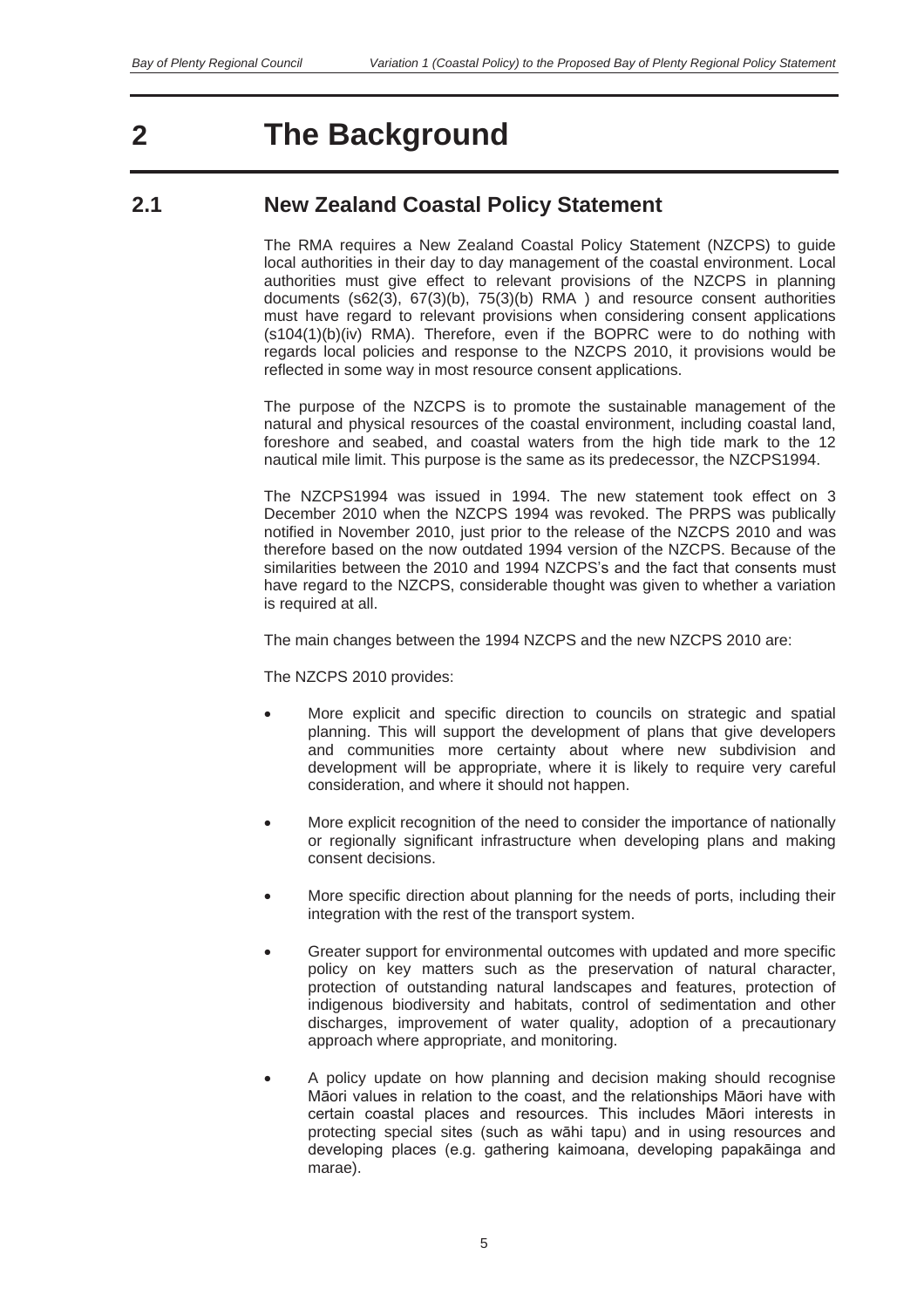- Supporting effective planning for aquaculture development which complements aquaculture reform. As with coastal property development, this is to give both marine farmers and communities more certainty about where aquaculture will and will not be appropriate.
- Stronger direction to councils on management of coastal water quality, which is critically important for aquaculture.
- Substantial policy direction updates on the management of coastal hazards with an increased focus on avoiding or reducing risk and considering a broader range of options where existing development is under threat. The policy requires assessment of risk over the long term (at least 100 years), taking account of the expected effects of climate change. Alternatives to hard protection works (e.g. seawalls) are encouraged where practicable, to minimise long-term costs and adverse environmental effects.
- Introduces and lists nationally significant surf breaks (Policy 16)
- Stronger direction (Policy 20) on the need to consider where vehicle use on beaches raises issues (and where vehicle access is needed) and provides the ability to include relevant controls in plans.
- x Removes Restricted Coastal Activities (RCAs) Policy 29. Policy 29 directs local authorities to amend planning documents to give effect to this policy as soon as practicable, without using the Schedule 1 processes of the Resource Management Act. Sections 55 and 57 of the Act enable councils to make the changes without using the Schedule 1 process.

Common to most amendments to the NZCPS is a focus on "efficient" policy and removing some of the previous ambiguity.

# **2.2 Proposed Bay of Plenty Regional Policy Statement (Pre-Decisions Version)**

The PRPS provisions (pre-decision version, notified in November 2010) gives effect to the policy direction of the NZCPS 1994. The provisions of the PRPS (predecisions version) relevant to the management of the coastal environment and considered to require amendment to give effect to the NZCPS 2010 are summarised in Appendix 1. In summary the provisions of the PRPS requiring amendment are:

- Within the Proposed Regional Policy Statement the 'coastal environment' is not defined spatially. Instead, a number of criteria are provided that should be considered in the identification of the inland boundary of the coastal environment. This is not consistent with the "provide greater spatial certainty" theme of the NZCPS 2010.
- The Coastal Environment Chapter has polices around the preserving the Natural Character of the Coastal Environment and generic guidance on how this may be done by avoiding inappropriate subdivision, use and development. Natural Character is not defined and the decisions version of the PRPS removes the reference to Appendix F that provides criteria to help identify natural character. The policy framework provides only limited certainty to landowners or the community as to the locations of outstanding or high natural character areas. This is not consistent with the NZCPS requirement for greater spatial certainty.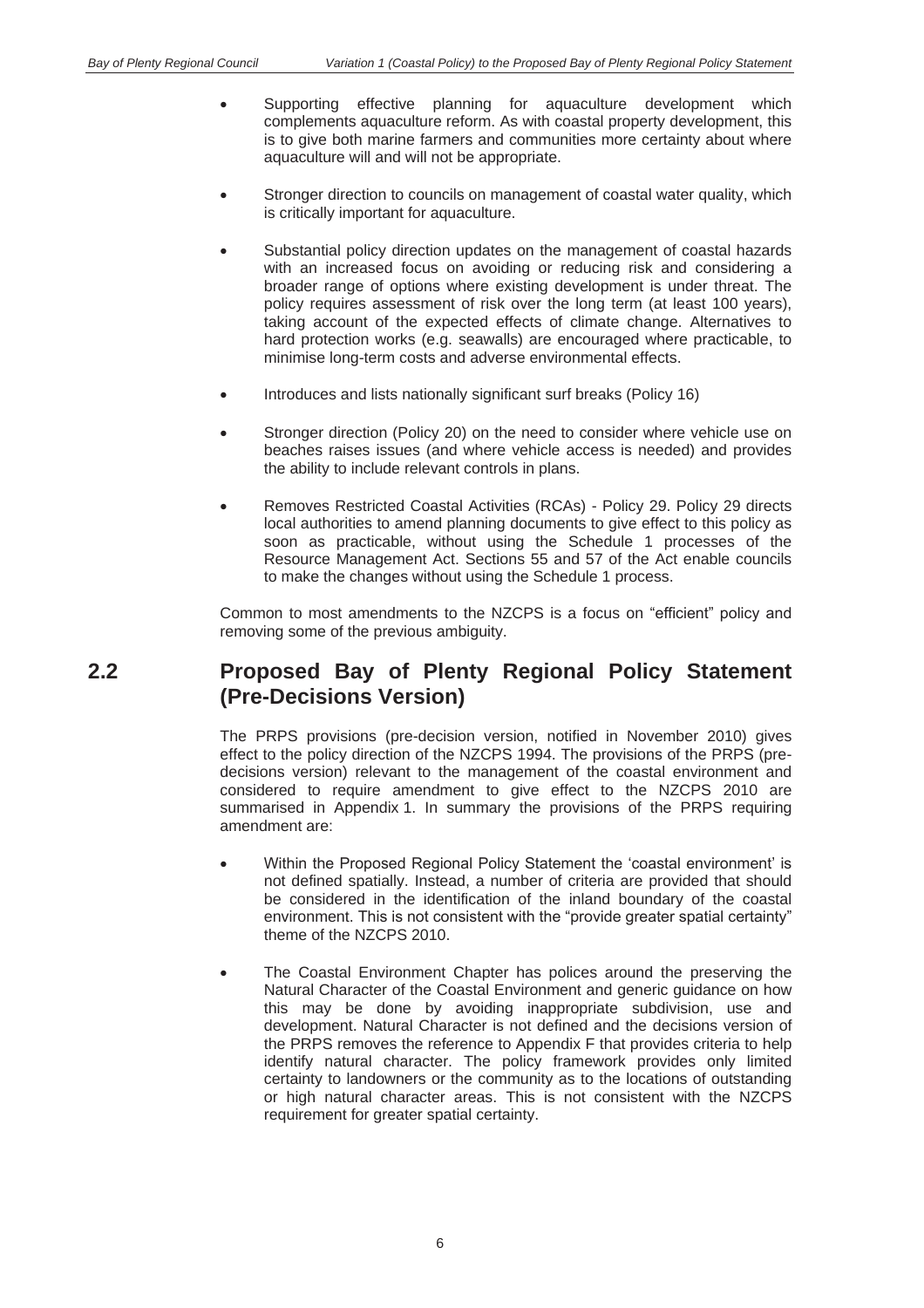- There are no policies to protect identified outstanding natural character (identified in Boffa Miskell Limited, 2012<sup>1</sup>). Rather, natural character is to be assessed through Method 6 before it is protected. This is inefficient and contrary to tenor of NZCPS 2010.
- Vehicle access is not expressly detailed in the pRPS. To be consistent with the NZCPS 2010 additional detail is required.
- There is no specific provision for Ports of international and national significance – though the Port of Tauranga is addressed elsewhere in the pRPS.

## **2.3 Decisions on the PRPS**

The Regional Council notified its decisions on all submissions to the Coastal Environment, Water Quality and Land Use provisions of the PRPS on 27<sup>th</sup> March 2012. Decisions on the remainder of the PRPS were released shortly thereafter. Although there is a small overlap between the coastal decisions appeals and variation 1, a number of appellants have agreed to await the release of variation 1 decisions before confirming (or withdrawing) their appeals.

The version of the PRPS that this S32 is based on is the decisions version of the PRPS.

 1 Boffa Miskell Limited, 2012. Natural Character Assessment of the Bay of Plenty Coastal Environment, March 2012. Prepared for Bay of Plenty Regional Council.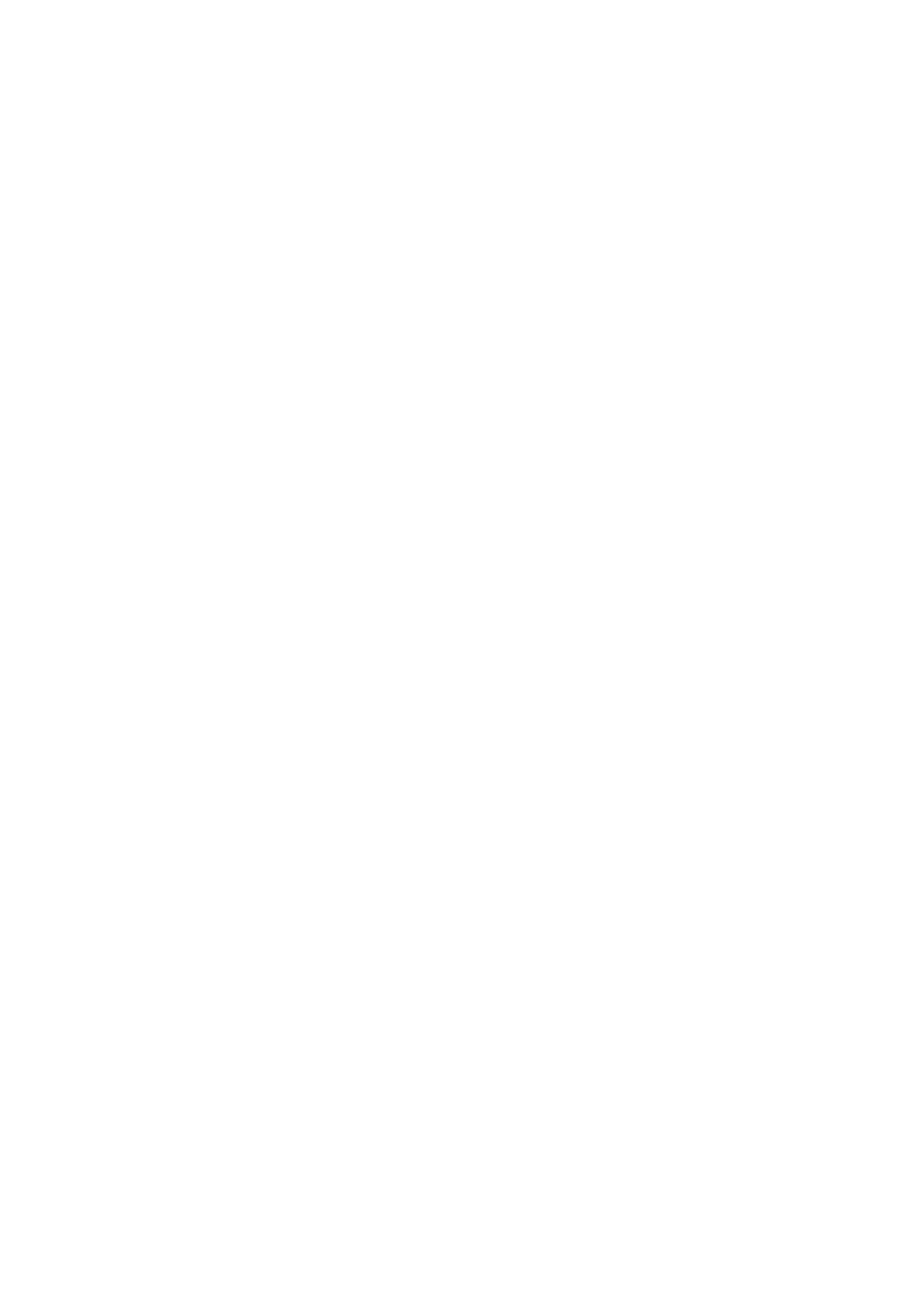# **3 Variation Process**

# **3.1 Scope of Variation Contents**

As an initial step in preparing variation 1 a review was undertaken on the NZCPS 2010 against the 1994 version to determine the key areas of change (and therefore the likely areas of the RPS requiring addressing through the Variation). The key differences between the 2010 NZCPS and the 1994 NZCPS on which the PRPS was based are discussed in Section 2.2. In addition, it was noted that since the RPS was initially notified and the NZCPS first made operative it is a requirement that plans "give effect" to an RPS. Consequently, there is much greater opportunity to achieve downstream efficiencies than was previously the case, and the option to "do nothing" is considerably different in impact than when subordinate plans were not required to "give effect".

A review was then undertaken of the PRPS (pre-decisions version) to ascertain whether the provisions in the PRPS give effect to the NZCPS 2010 (either in part, fully or not at all). The results of this initial screening were attached to a report to the Bay of Plenty Regional Council Strategy, Policy and Planning Committee on the 20<sup>th</sup> October 2012 (see Appendix 1). The potential Variation contents (based on the screening review) were summarised for use in consultation.

# **3.2 Consultation Process**

Clauses 3 and 3B of Schedule 1 of the RMA set out the consultation requirements for the preparation of the Variation. Regional Council undertook the following:

- An initial letter to the Minister of Conservation, Minister of Local Government, Minister of the Environment, Minister of Primary Industries and Minister of Transport as well as the Ministry for the Environment, Ministry of Agriculture and Forestry and the Aquaculture Unit was sent on  $7<sup>th</sup>$  February 2012 outlining the Variation being prepared, the timeframes and the reason for the Variation.
- **Establishment of a Focus Group consisting of representatives of each of the** coastal territorial authorities (Opotiki, Whakatane, Western Bay, Tauranga, Offshore Islands) and a representative of the Department of Conservation. The purpose of the Focus Group was a representative group to meet at the commencement of the Variation and once it was drafted to provide comment and to act as a conduit of information on the Variation between respective organisations and the Regional Council.
- Tangata whenua consultation. Meetings were held with tangata whenua of the region at the start of the project to discuss the Variation and seek initial comments on the matters potentially requiring change to give effect to the NZCPS. Further consultation was carried out once the Variation contents were drafted and comments sought either by e-mail/letter or through attendance at a number of scheduled meetings. Not all offers to consult were taken up with at least one Iwi declining on the basis insufficient resource and other priorities.
- Targeted stakeholder meetings were held with the Port of Tauranga, NZTA, and large land owners potentially affected by the Variation.
- Information letters regarding the Variation were sent to submitters to the Coastal Environment Policies of the PRPS and interest groups such as Coast Care, acknowledging that they would have an interest potentially greater than the public in general.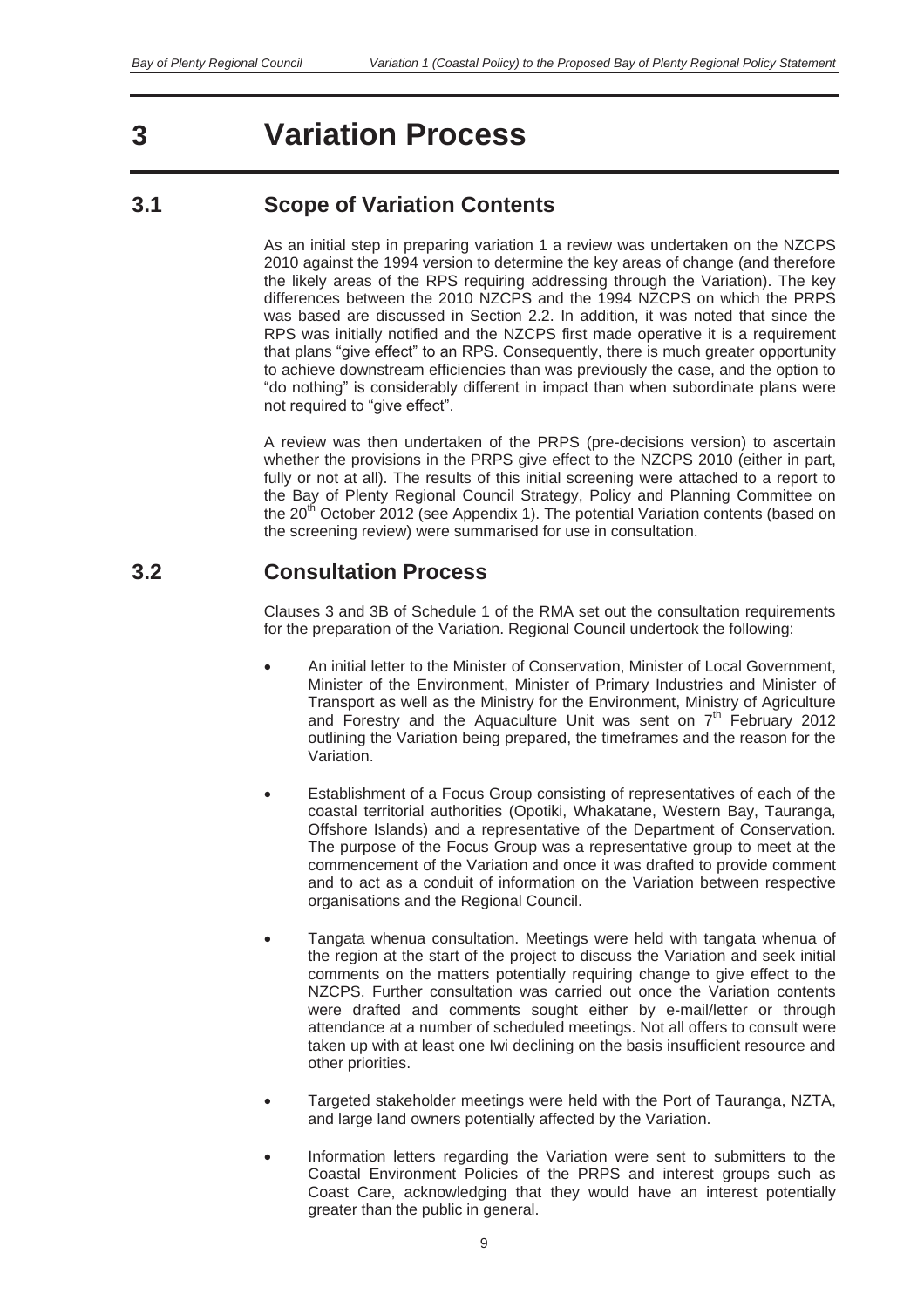- Results of the Consultation process (particularly on the preliminary draft document) and how they were considered in the Variation is included in Appendix 2.
- Further amendments to the variation were made following consideration of formal submissions and further submissions.

## **3.3 Issues identified through consultation**

Initial consultation identified a number of general coastal issues for the region considered relevant to giving effect to the NZCPS 2010. The issues and points raised during consultation are summarised in a table along with how the issues were addressed (see Appendix 2). The following summarises the points raised:

(a) General

Appropriate provision needs to be made for development rights in coastal areas. Some areas have already been through a regulatory process and although not yet developed – are planned to be (e.g. future urban area at Papamoa). Variation provisions need to acknowledge these areas and not restrict already anticipated and authorised development from occurring.

(b) Natural Character.

There is sometimes debate over what defines natural character and where it is located. Consultation resulted in a request to define and map the natural character along with different levels of significance.

The values that contribute to an areas' natural character have the potential to be adversely affected or in some cases permanently lost or degraded by inappropriate development. Development can be considered inappropriate due to the scale and form of buildings; the location of building platforms and driveways; or the location and extent of earthworks and vegetation clearance.

Through consultation there was a desire to preserve, restore and enhance natural character. A number of examples were raised of circumstances where natural character values have been diminished. For example, proliferation of structures in the Tauranga Harbour. It was noted that there is development pressure on the Omokoroa coast line, Tauranga and Western Bay of Plenty Coastlines. There is not the same degree of pressure in Opotiki.

(c) Vehicle Access Management.

The use of vehicles in the coastal environment was raised as a concern, particularly by tangata whenua. Particular concern was also voiced over damage to sensitive dunes and species that inhabit the dunes (e.g. native dotterel). Local authorities tended to consider access "managed" already and questioned the value of further RPS policy.

(d) Cumulative effects

Concern was raised by Whakatane District Council over the cumulative effects of development and associated activities on dunes. Effects identified included the loss of natural features, indigenous values of Thorndon and wetlands.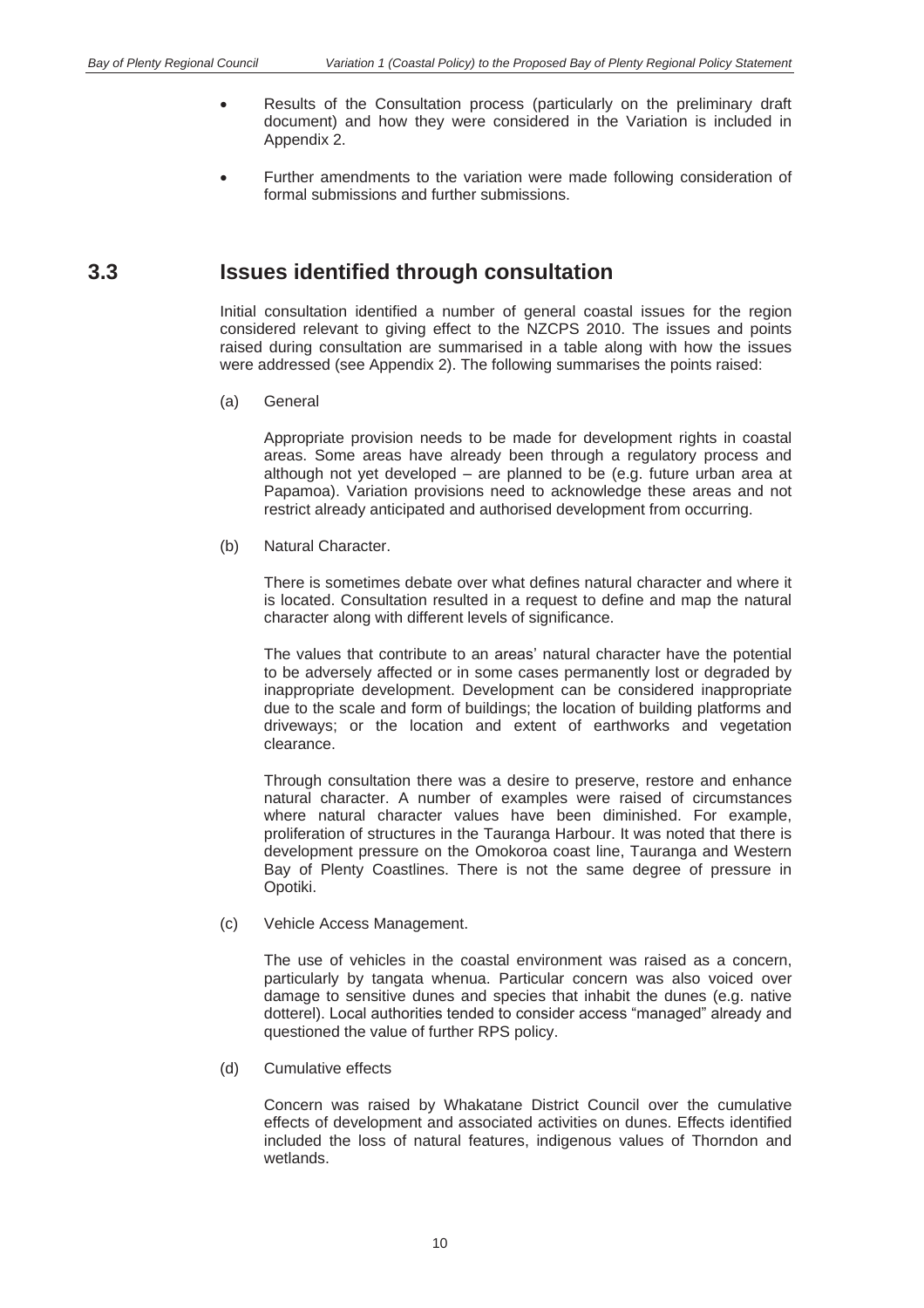The effects associated with formal or informal access across dunes has been raised as an issue. Effects include the destruction of dune features, habitat and the introduction of invasive species.

Whakatāne District Council also raised issues of the zoning of Piripai spit and whether this impacted the natural character assessment.

(e) Water Quality of Coastal Areas

Another key issue was concern for general coastal water quality.

Particular concern was raised by tangata whenua during consultation over the need to improve the condition and quality of water discharged at the Arataki and Matakana wastewater outlets. Poor water quality was considered a barrier to aquaculture development opportunities for tangata whenua.

Public concern was raised over the pollution/poor water quality of the Tauranga Harbour and the perceived lack of mitigation from potentially pollution causing activities.

Discharges from the wash down of boats, sedimentation, Port activities including the fumigation of logs and discharge of contaminants to the sea, and Paru/foreign bodies from bottom of container ships (global foreign bodies), ship discharges coming into the harbour were all sighted as factors contributing to the Harbours degraded water quality.

Overall there was a desire to improve quality of water in coastal areas.

(f) Cultural values and uses

Tangata whenua were concerned that cultural values associated with the coastal environment are being diminished with coastal development.

Concern was raised regarding the depleted stocks of kaimoana/seafood (e.g. mussels and flounders at Rangataua Bay). Greater preservation was sought to protect kaimoana/seafood.

Tangata whenua want to enable potential development of their coastal lands.

(g) Sedimentation and erosion

Concern was raised by a number of parties about the lack of control of activities generating sedimentation. Dredging was noted as having the potential to leave holes in the harbour seabed and the potential to increase erosion.

The coast was considered particularly vulnerable to erosion, accretion, coastal hazards (such as flooding, tsunami) and sea level rise.

(h) Biodiversity

Management of Harmful Aquatic Organisms was highlighted as required as past invasions by aquatic pest species have had a significant effect (e.g. 6 armed starfish). Noted ships that the use the Port of Tauranga have bilge water that potentially is an issue for biodiversity.

(i) Preservation of Seascapes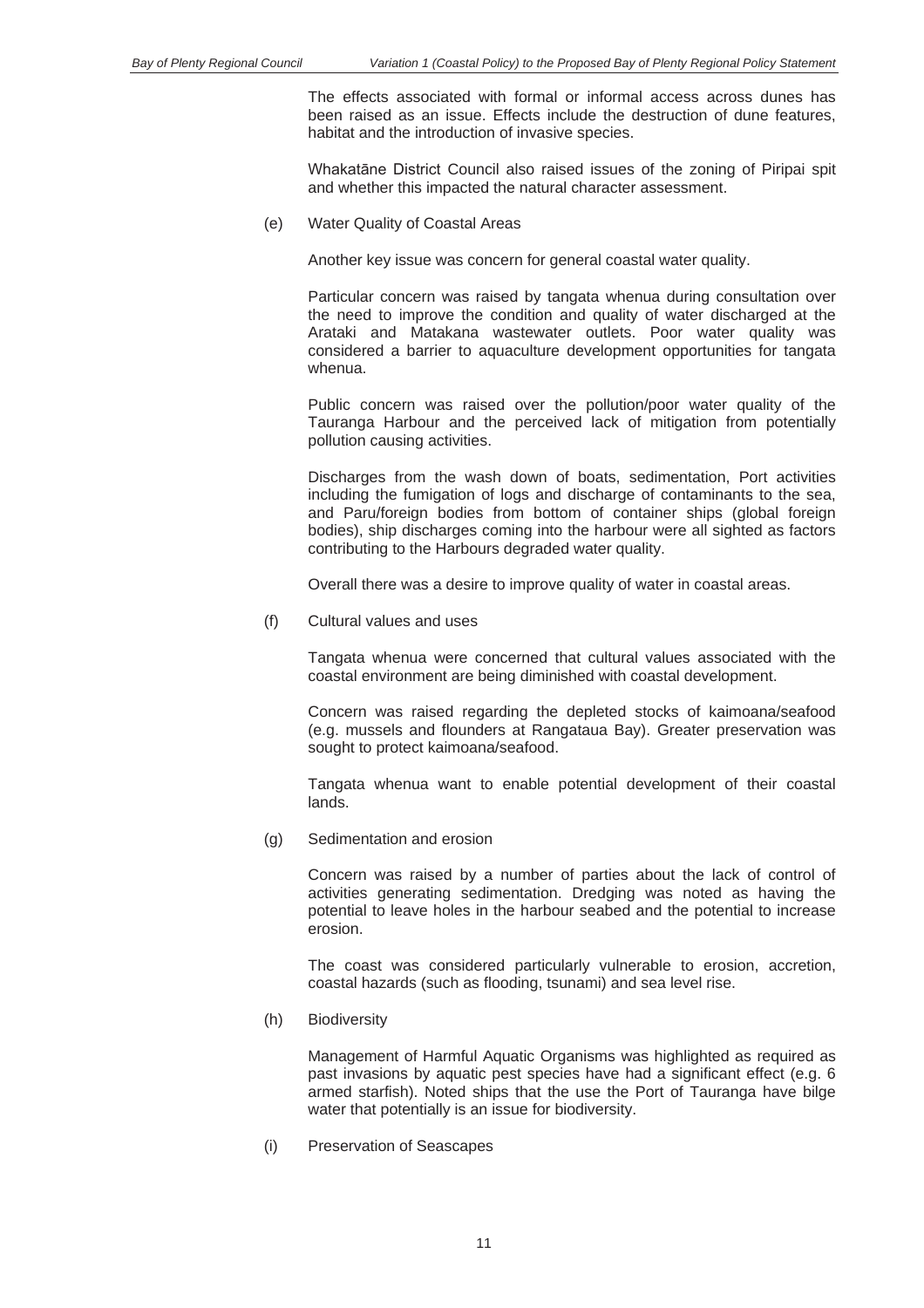Views to the coast from private properties and public spaces are highly valued. Concern was raised over the potential for development to block views.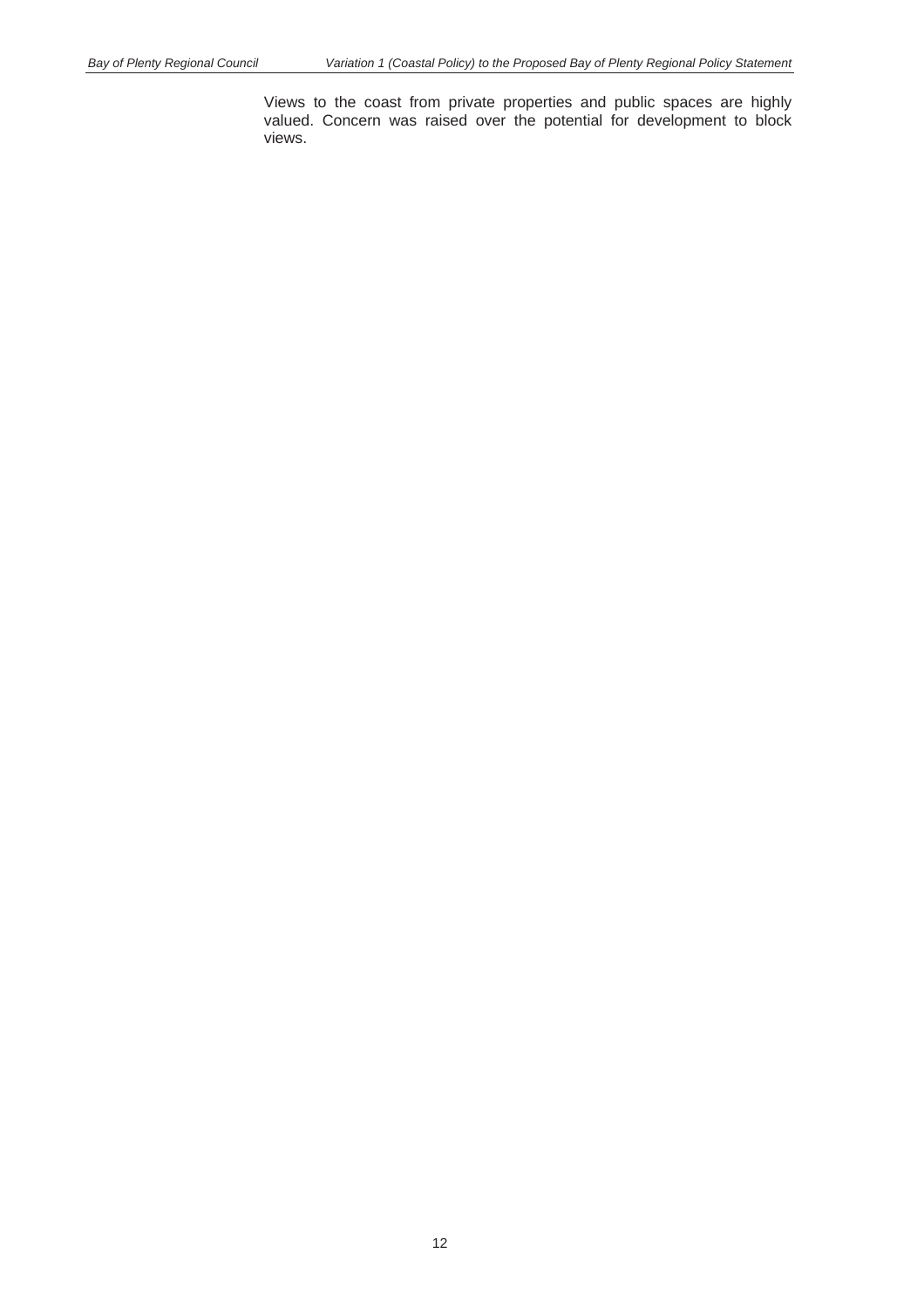# **4 Significant Issues and Objectives**

The original S32 report for the Coastal Environment Chapter of the PRPS assessed the identified regionally significant issues and objectives. However, it is now necessary to review those issues and objectives against the newer NZCPS 2010 to consider their appropriateness.

### **4.1 Issues**

#### **4.1.1 Existing Issues in the PRPS**

The S32 report for the proposed RPS (coastal environment topic) noted that the issues as stated in the PRPS were identified using a range of information sources, including the (then operative) NZCPS 1994 and the Independent Review of the New Zealand Coastal Policy Statement (2004).

At that time coastal issues were:

#### **Issue 1: Adverse effects on the natural character and ecological functioning of the coastal environment**

The natural character and ecological functioning of the region's coastal environment is adversely affected by land use and development, earthworks, inappropriate recreational activities, encroachment, grazing, changes in land use and the presence of pest plants and animals.

#### **Issue 2: Effects of land use on Tauranga Harbour and Ōhiwa Harbour**

A number of land uses surrounding Tauranga and Ohiwa Harbours have resulted in increased rates of sedimentation. Sedimentation can affect the harbour environment by making navigation channels shallower, degrading habitats such as sea grass, shellfish beds and spawning sites, as well as changing the environment to favour mangrove growth.

#### **Issue 3: Managing the allocation of space for a range of competing uses within the coastal marine area**

This issue recognises that some activities have a functional need to be located in the coastal environment and are important to the social and economic wellbeing of the region but may adversely affect the use and enjoyment of the environment. Providing for aquaculture, recreation, wild catch fishing, Maori customary activities, regionally significant infrastructure and marine access ways in a manner that avoids conflict and considers the cumulative impacts of these activities on the public space of the coastal marine area and the adjacent shore is challenging.

it was recognised that there are other issues of concern within the coastal environment such as public access, iwi resource management, integrating management across mean high water springs, coastal hazards and matters raised in consultation as noted earlier in this report. However these issues have either been covered within other topic areas and therefore the associated policies and methods are analysed in other reports, or are considered insufficiently "significant" for inclusion in the PRPS.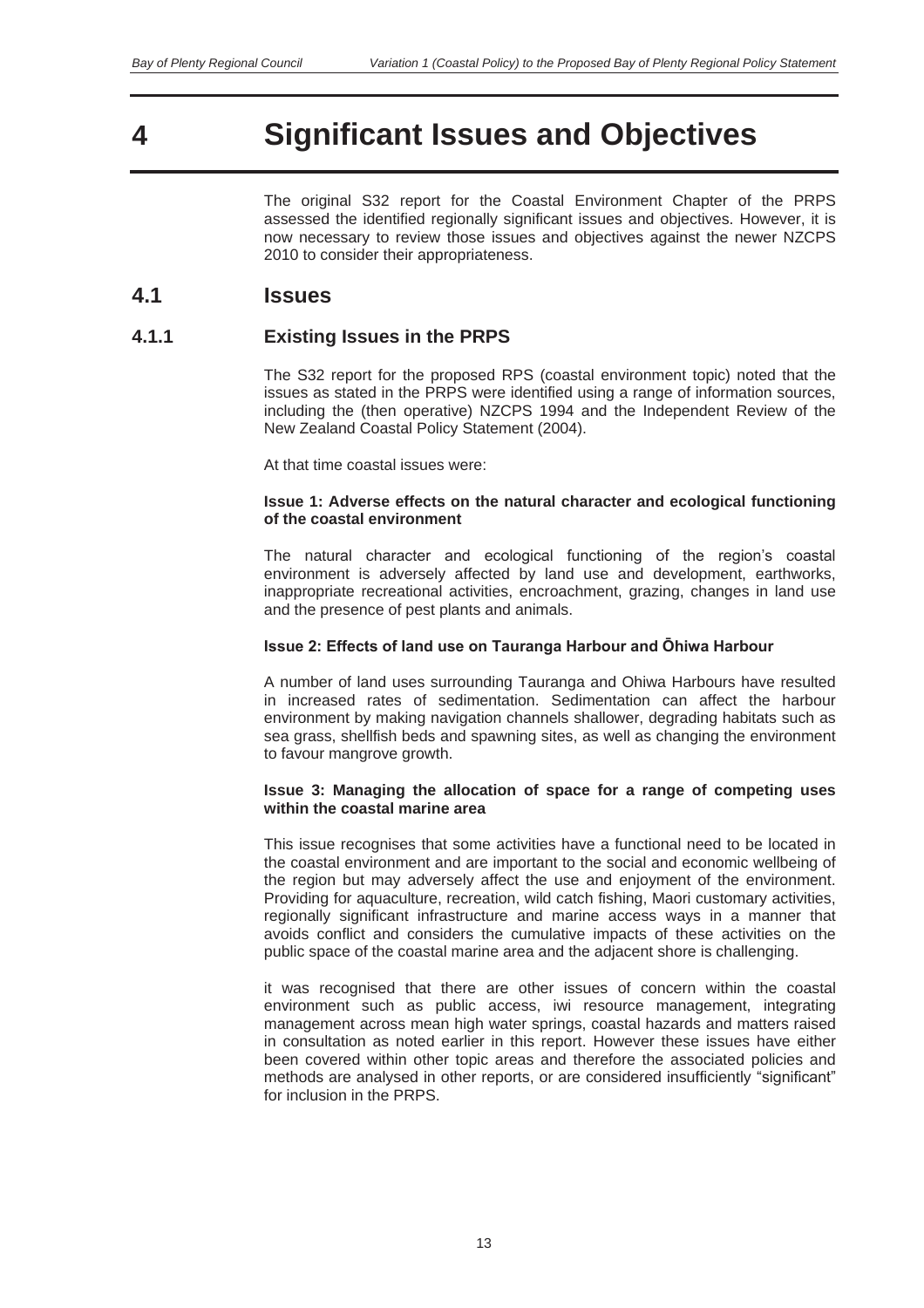#### **4.1.2 Review of Issues**

A review of the identified issues against the (now operative) New Zealand Coastal Policy Statement 2010 resulted in no change. Essentially, the new aspects covered in the NZCPS 2010 do not change those things considered regionally significant as identified in the PRPS. Variation 1 therefore proposed no changes to the existing issues.

## **4.2 Existing Objectives**

As notes previously, the existing objectives were assessed in the s32 report for the Coastal Environment written in November 2010 which outlines the extent to which each are the most appropriate way to achieve the purpose of the RMA. That earlier assessment is not repeated here. The existing coastal environment objectives are:

*Objective 2 – Preservation, restoration and enhancement of the natural character and ecological functioning of the coastal environment* 

*Objective 3 - Equitable and sustainable allocation of public space within the coastal marine area* 

*Objective 4 - Enable use and development in the coastal environment in appropriate locations* 

A brief analysis of these objectives follows:

#### **4.2.1 Objective 2 - Preservation, restoration and, where appropriate, enhancement of the natural character and ecological functioning of the coastal environment**

NZCPS 2010 policies 11, 13 and 15 relating to the protection of indigenous biodiversity, the preservation of natural character and the restoration of natural character are relevant to Objective 2.

The Objective is consistent with the policies of the NZCPS as it recognises that natural character not only needs to be preserved but enhanced (e.g. through restoration) and that natural character is considered to include indigenous biodiversity. This is also consistent with s6 'Matters of National Importance' and s7 'Other Matters' of the RMA, specifically those provisions regarding the preservation of the natural character of the coastal environment (s6(a)), the protection of areas of significant indigenous vegetation and significant habitats of indigenous fauna  $(s(6)(c))$ , the intrinsic values of ecosystems  $(s7(d))$  and the maintenance and enhancement of the quality of the environment (s7(f)).

Because this objective is largely unchanged, further analysis is not warranted.

#### **4.2.2 Objective 3 - Equitable and sustainable allocation of public space within the coastal marine area**

Policies 4, 6, 18 and 20 of the NZCPS 2010 relating to integrated management, activities in the coastal environment (specifically part (2) regarding the coastal marine area), public open space and vehicle access are specifically relevant to Objective 3.

The Objective is consistent with the policies as it promotes the coordinated management or control of activities within the coastal marine area and what activities are considered appropriate or inappropriate in the consideration of allocation of public space. This is also consistent with s6(d) of the RMA 'the maintenance and enhancement of public access to and along the CMA'.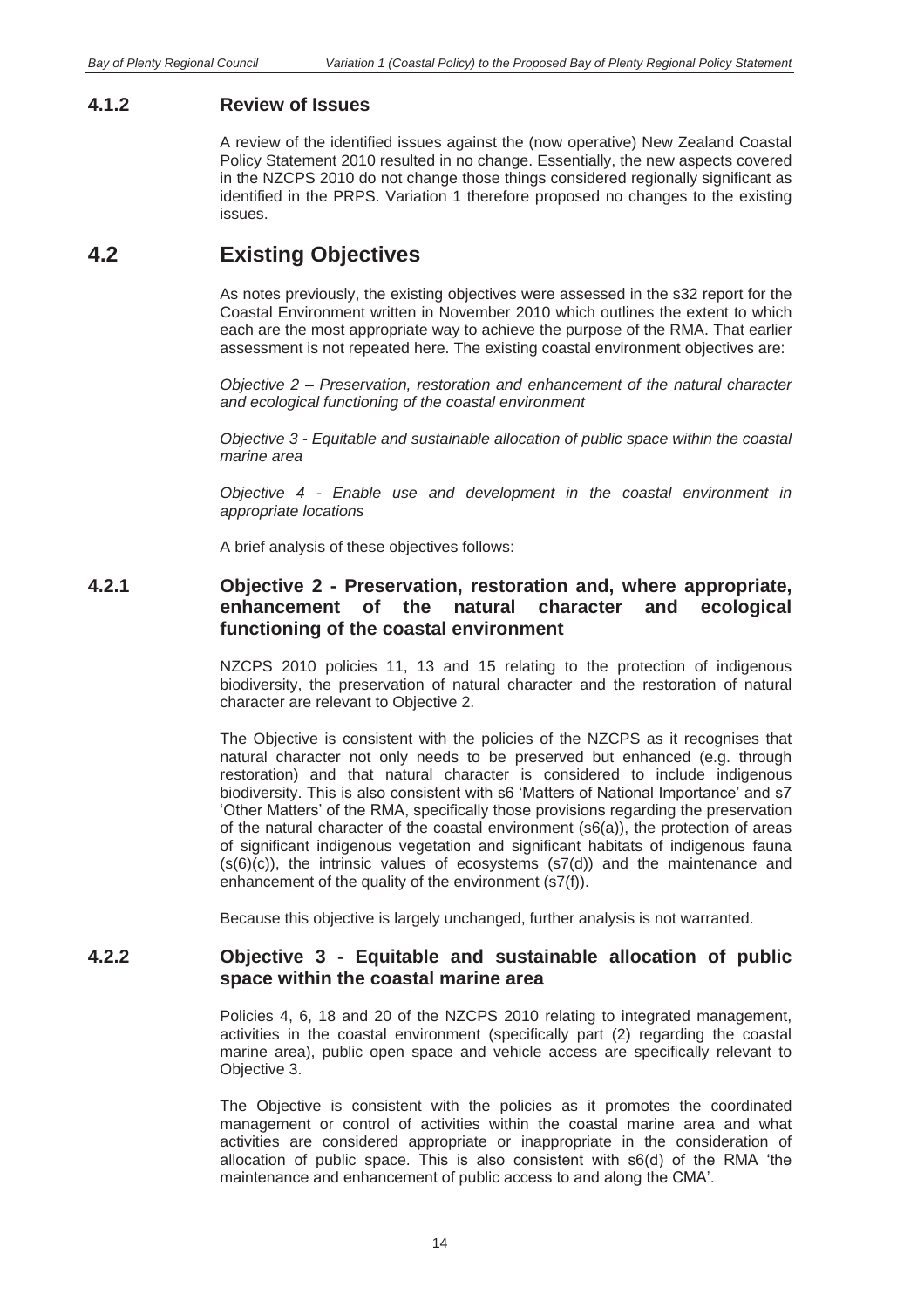#### **4.2.3 Objective 4 - Enable use and development in the coastal environment in appropriate locations**

Policies 4, 6, 7, 8, 9, 18 and 19 of the NZCPS 2010 relating to integrated management, activities in the coastal environment, strategic planning, aquaculture, ports, public open space and walking access are specifically relevant to Objective 4.

The Objective is consistent with the policies of the NZCPS 2010 as it promotes the coordinated management or control of activities within the coastal environment, and requires the provision for necessary activities in appropriate locations such as aquaculture and ports, and public walking access.

#### **4.2.4 Overall assessment**

The objectives are largely consistent with the NZCPS 2010 and, as they were previously, most appropriate in achieving the purpose of the Act and to give effect to the NZCPS 2010. In particular, the objectives aim to balance the needs of the community to provide for their social and economic wellbeing with the need to protect the environment.

The objectives are considered consistent with the requirements of Section 6 of the Act to preserve the natural character of the coastal environment and NZCPS 2010 requirement to strategically plan for and locate activities, use and development in appropriate locations within the coastal environment.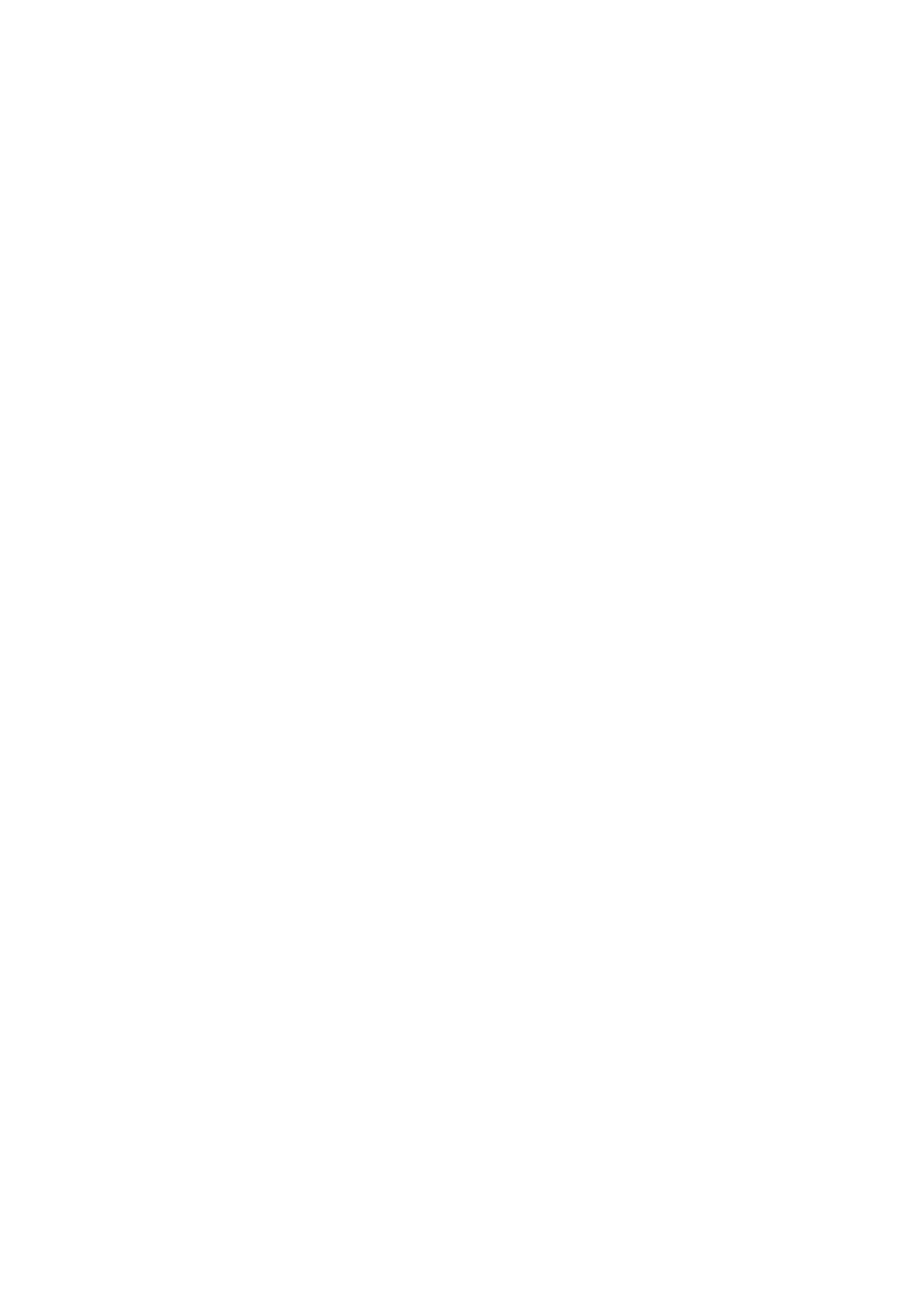# **5 Evaluation of Policies and Methods**

The appropriateness of the policies and methods to achieve the objectives have been evaluated by looking at the effectiveness, the risks or acting or not acting and the efficiency of the policy and method options.

Given Council has released the decisions version of the PRPS, the main options considered include retaining the existing PRPS provisions (decisions version) and the inclusion of new or amended policy and methods to better give effect to the NZCPS 2010.

The evaluation of non-regulatory options, methods and maintaining the provisions of the Operative RPS have been considered as part of previous S32 reports (S32 reports, November 2010 for PRPS and S32(2)(a) report dated March 2012) and are not repeated here.

| Policy CE1A below is considered to be the most appropriate for achieving Objectives 2, 3<br>and 4 of the PRPS and Policy 13 of the NZCPS 2010                                                       |                                                                                                                                                                                                                                                                                                                                                                                                                                                                                                                                                                                                                                                                                                                                                                                                  |                                                                                                                                                                                                                                                                                                                                                                                                                                                                                                                                                                                                                                                                                                                                                          |  |
|-----------------------------------------------------------------------------------------------------------------------------------------------------------------------------------------------------|--------------------------------------------------------------------------------------------------------------------------------------------------------------------------------------------------------------------------------------------------------------------------------------------------------------------------------------------------------------------------------------------------------------------------------------------------------------------------------------------------------------------------------------------------------------------------------------------------------------------------------------------------------------------------------------------------------------------------------------------------------------------------------------------------|----------------------------------------------------------------------------------------------------------------------------------------------------------------------------------------------------------------------------------------------------------------------------------------------------------------------------------------------------------------------------------------------------------------------------------------------------------------------------------------------------------------------------------------------------------------------------------------------------------------------------------------------------------------------------------------------------------------------------------------------------------|--|
| New Policy CE 1A: Extent of the<br>coastal environment<br>The extent of the coastal<br>environment shall be determined by<br>giving effect to the maps in Appendix<br>L.<br>Existing methods apply. | <b>Effectiveness: Identification</b><br>of the extent of the coastal<br>environment at a regional<br>and district level will assist<br>achieve anticipated<br>environmental results in<br>relation to the coastal<br>environment by ensuring<br>agencies with a<br>management role in the<br>coastal environment are<br>consistently applying<br>provisions over the same<br>area. Maps are a very<br>effective way of doing this.<br>Efficient?: Yes - The policy<br>is considered an efficient<br>way of giving effect to the<br>NZCPS 2010 by providing<br>clarity over the coastal<br>environment for regional and<br>district plan implementation.<br>Particular care has been<br>taken to ensure this policy<br>uses simple and<br>unambiguous language -<br>further enhancing efficiency. | <b>Benefits: The policy</b><br>promotes consistency in<br>the identification of the<br>inland extent of the<br>coastal environment and<br>will streamline decision-<br>making. This will assist in<br>integrated management<br>and more effective<br>planning across<br>jurisdictional boundaries.<br>Clarity as to the landward<br>extent of the coastal<br>environment may also<br>result in reduced litigation<br>and hearing time for local<br>authorities.<br>Authorities will face no<br>further mapping costs as<br>mapping of the coastal<br>environment has been<br>done to a district<br>(property) level.<br>Costs: If regional or<br>district plans choose to<br>incorporate maps of the<br>inland extent of the<br>coastal environment then |  |
|                                                                                                                                                                                                     |                                                                                                                                                                                                                                                                                                                                                                                                                                                                                                                                                                                                                                                                                                                                                                                                  | there will be a cost<br>associated with a plan<br>change to do so. However<br>there will be no costs for<br>mapping as that has<br>already been completed<br>at both a regional and<br>district level.                                                                                                                                                                                                                                                                                                                                                                                                                                                                                                                                                   |  |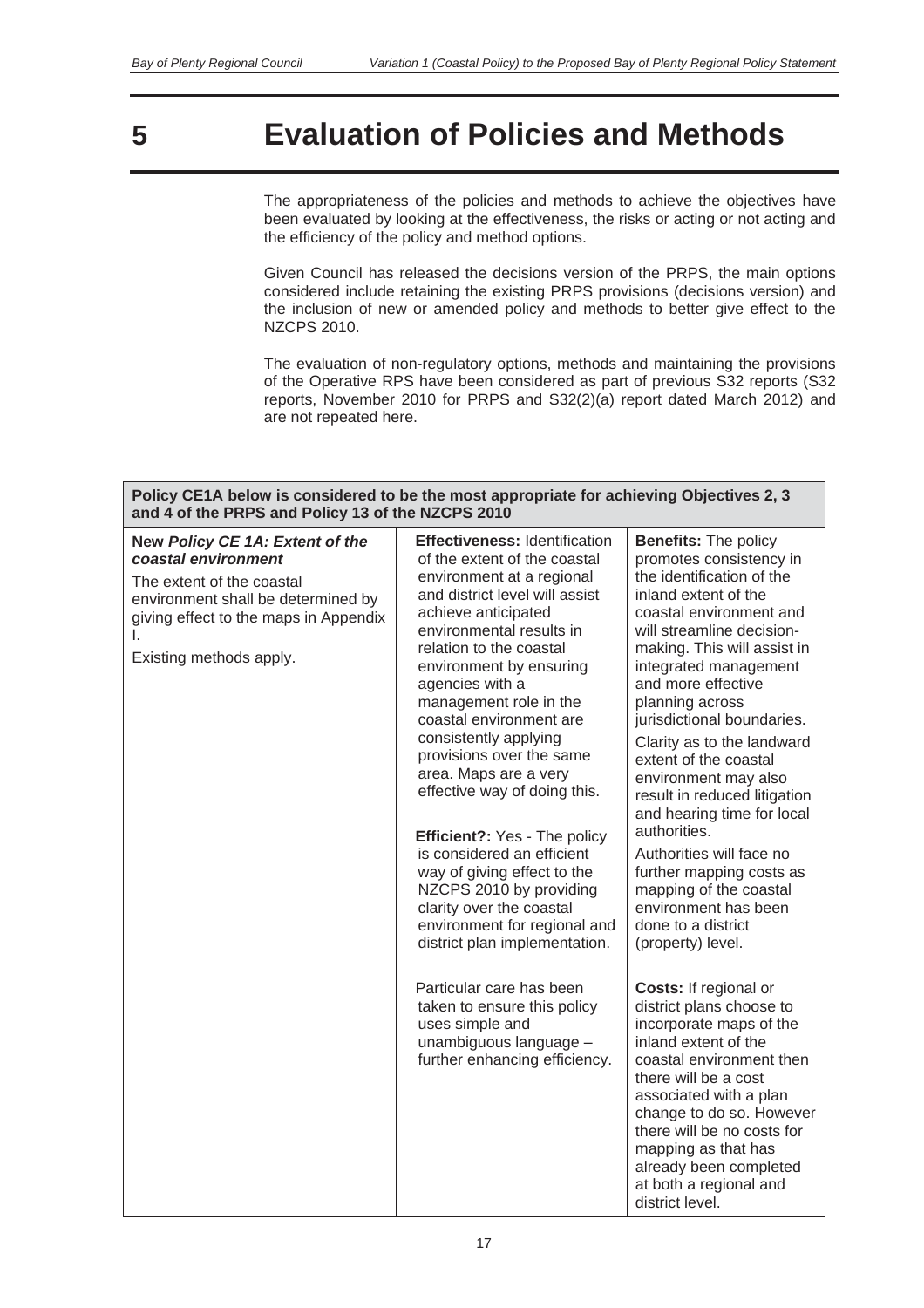| dispute.<br><b>Alternative 1</b><br>Effectiveness: Not effective in<br>giving effect to the NZCPS<br>No changes to the existing policy (as<br>2010 as there would be no<br>it appears in the decisions version of<br>direction given in the RPS on<br>the PRPS).<br>the extent of the coastal<br>In this alternative there is no policy<br>environment This may result in<br>around defining the extent of the<br>different interpretations of the<br>Coastal Environment. However,<br>coastal environment than<br>decisions on the PRPS were made<br>anticipated through the<br>considering that Variation 1 would<br>NZCPS 2010 and<br>their respective<br>address mapping.<br>inconsistencies across<br>jurisdictions.<br>jurisdictional boundaries<br>Efficient?: No - may result in<br>boundaries are<br>inconsistencies in how the<br>debated.<br>coastal environment is applied<br>and ongoing debate.<br><b>Alternative 2</b><br><b>Benefits:</b><br><b>Effectiveness:</b><br>Inclusion of Policy in the PRPS<br>Effective but requires local<br>Allows local level<br>stating the criteria to be used in the<br>decision-making to work out<br>definition of the coastal environment<br>where the coastal environment<br>as identified in Policy 1 of the<br>is.<br><b>NZCPS 2010.</b><br>Could just repeat Policy 1 of<br>the NZCPS with no added<br>value at a regional level - but<br>this causes a conflict between<br>local scale.<br>the "have regard" and "give<br>effect" policy directives of<br>RMA.<br>require mapping<br>Identification by district plans<br>Costs:<br>would not be required until 2<br>May result in<br>years after the RPS become<br>operative so effectiveness<br>would be delayed.<br><b>Efficient?: No</b><br>boundaries.<br>Will provide (slightly greater)<br>certainty regarding where the<br>coastal environment policies<br>apply and where they do not.<br>However, the option still leaves<br>many people unclear about its<br>development and<br>precise location.<br>Directing councils to map or<br>wide research and<br>identify the coastal<br>environment at a local level<br>interpretation,<br>may create inconsistencies in<br>how the criteria are applied. |  |                                                                                                                                                                                                                                                                                                                                                                                                                                                                                                                                                                                                                                                                                                          |
|------------------------------------------------------------------------------------------------------------------------------------------------------------------------------------------------------------------------------------------------------------------------------------------------------------------------------------------------------------------------------------------------------------------------------------------------------------------------------------------------------------------------------------------------------------------------------------------------------------------------------------------------------------------------------------------------------------------------------------------------------------------------------------------------------------------------------------------------------------------------------------------------------------------------------------------------------------------------------------------------------------------------------------------------------------------------------------------------------------------------------------------------------------------------------------------------------------------------------------------------------------------------------------------------------------------------------------------------------------------------------------------------------------------------------------------------------------------------------------------------------------------------------------------------------------------------------------------------------------------------------------------------------------------------------------------------------------------------------------------------------------------------------------------------------------------------------------------------------------------------------------------------------------------------------------------------------------------------------------------------------------------------------------------------------------------------------------------------------------------------------------------------------------------------------------------------------------------------|--|----------------------------------------------------------------------------------------------------------------------------------------------------------------------------------------------------------------------------------------------------------------------------------------------------------------------------------------------------------------------------------------------------------------------------------------------------------------------------------------------------------------------------------------------------------------------------------------------------------------------------------------------------------------------------------------------------------|
|                                                                                                                                                                                                                                                                                                                                                                                                                                                                                                                                                                                                                                                                                                                                                                                                                                                                                                                                                                                                                                                                                                                                                                                                                                                                                                                                                                                                                                                                                                                                                                                                                                                                                                                                                                                                                                                                                                                                                                                                                                                                                                                                                                                                                        |  | Subject to the "line" being<br>confirmed, there should<br>be no further litigation or                                                                                                                                                                                                                                                                                                                                                                                                                                                                                                                                                                                                                    |
|                                                                                                                                                                                                                                                                                                                                                                                                                                                                                                                                                                                                                                                                                                                                                                                                                                                                                                                                                                                                                                                                                                                                                                                                                                                                                                                                                                                                                                                                                                                                                                                                                                                                                                                                                                                                                                                                                                                                                                                                                                                                                                                                                                                                                        |  | Benefits: No change<br>required to PRPS and<br>therefore no Schedule 1<br>RMA process required.<br><b>Costs: Potential costs</b><br>to territorial authorities<br>having to identify the<br>inland extent of the<br>coastal environment for<br>Litigation costs as                                                                                                                                                                                                                                                                                                                                                                                                                                       |
|                                                                                                                                                                                                                                                                                                                                                                                                                                                                                                                                                                                                                                                                                                                                                                                                                                                                                                                                                                                                                                                                                                                                                                                                                                                                                                                                                                                                                                                                                                                                                                                                                                                                                                                                                                                                                                                                                                                                                                                                                                                                                                                                                                                                                        |  |                                                                                                                                                                                                                                                                                                                                                                                                                                                                                                                                                                                                                                                                                                          |
| For example how urban areas<br>are dealt with may vary<br>between districts.<br>and implement the<br>framework.<br>Substantial cost of                                                                                                                                                                                                                                                                                                                                                                                                                                                                                                                                                                                                                                                                                                                                                                                                                                                                                                                                                                                                                                                                                                                                                                                                                                                                                                                                                                                                                                                                                                                                                                                                                                                                                                                                                                                                                                                                                                                                                                                                                                                                                 |  | interpretation of the<br>coastal environment by<br>territorial authorities who<br>know and understand<br>local communities and<br>coastal environment<br>management issues at a<br>Would not necessarily<br>inconsistencies between<br>the application of coastal<br>environment policies<br>across jurisdictional<br>There are significant<br>economic costs for<br>councils and communities<br>associated with policy<br>implementation, including<br>costs of region/district<br>investigations, analysis,<br>consultation, governance<br>and decision making<br>processes to formulate<br>and thence to establish<br>consequent regulatory<br>interpreting the criteria<br>and defining the affected |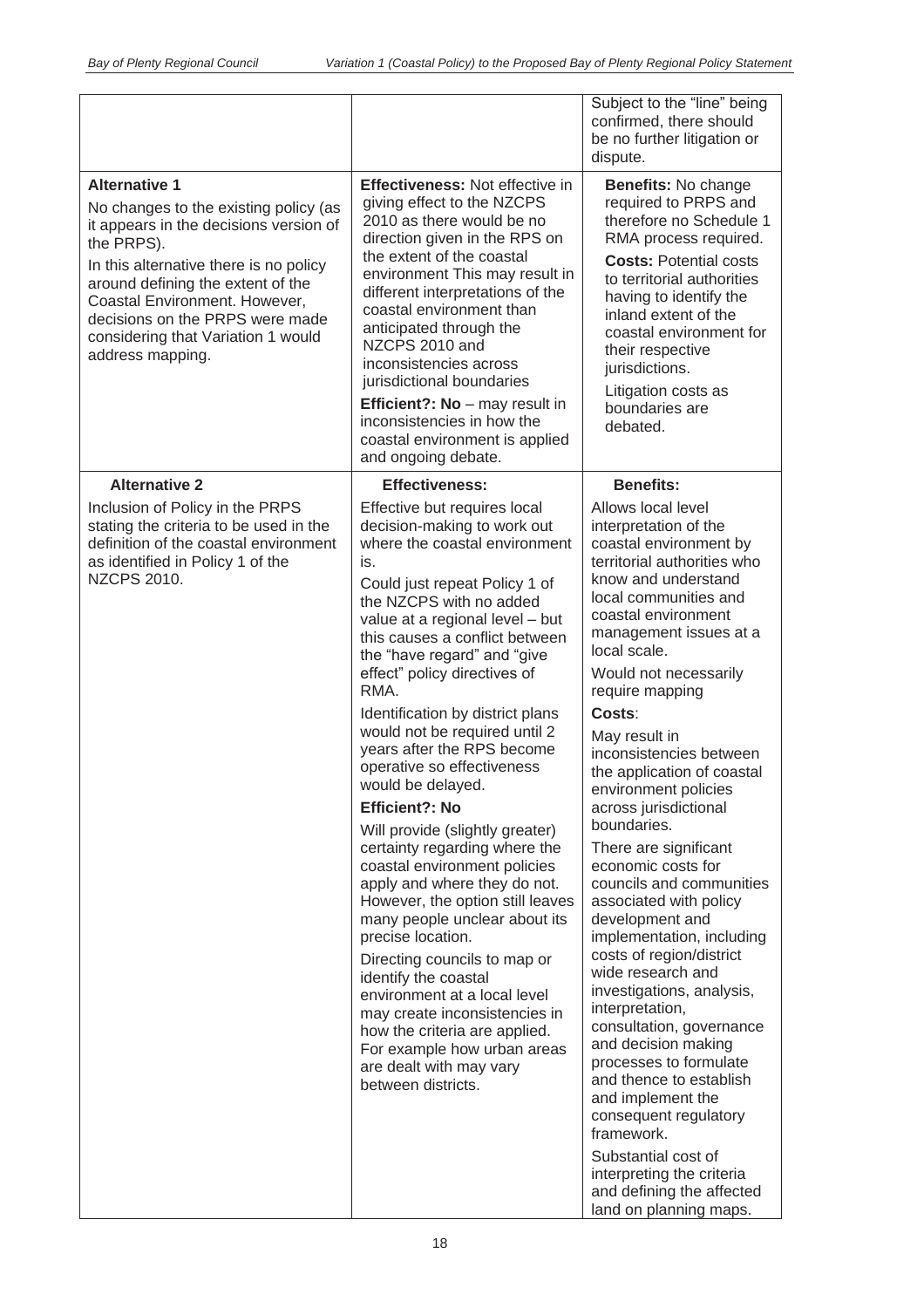| Process could be<br>contentious.                                                                                                                                      |
|-----------------------------------------------------------------------------------------------------------------------------------------------------------------------|
| Potentially higher costs to<br>least resourced district<br>councils with least amount<br>of subdivision and<br>development pressure<br>within coastal<br>environment. |
| District plans would be<br>required to implement the<br>policy and therefore incur<br>the costs within two years<br>of the RPS becoming<br>operative.                 |

#### **Risk Analysis:**

The risk of not acting/including this policy and associated maps in the PRPS is moderate because there may continue to be inconsistencies in the interpretation of the inland extent of the coastal environment both within and between jurisdictions. However, the inconsistency will not materially affect outcomes as, notwithstanding a lack of certainty; all developments are required to proceed recognising the coastal environment and will, in the course of their development planning, make a Coastal Environment determination if Councils have not. In practice, the main risk of doing nothing is the cumulative cost of uncertainty to developers and decision-makers alike.

#### **Amended Policy CE 2A identified below is considered to be the most appropriate for achieving Objective 2 and Policy 13 of the NZCPS 2010.**

#### **Amended Policy CE2A: Managing adverse effects on high natural character within the coastal environment**

Policy CE 2B: Managing adverse effects on natural character within the coastal environment

Preserve the natural character of the coastal environment and protect it from inappropriate subdivision, use and development by including provisions in regional and district plans, and when making decisions on resource consents to:

(a) Avoid adverse effects of activities on the attributes that comprise natural character in areas of the coastal environment with outstanding natural character as identified in the maps and tables in Appendix I and J;

(b) Avoid significant adverse effects and avoid, remedy or mitigate other adverse effects of activities on the attributes comprising the natural character in all other areas of the coastal environment, recognising that areas identified in maps in Appendix I as having high or very high natural character can be

**Effectiveness:** This policy is effective at giving effect to the NZCPS at a regional scale through the inclusion of maps of outstanding and high natural character areas to which Policy 13 of the NZCPS 2010 applies. The policy echoes requirements of the NZCPS but relates them to attributes and maps included in the PRPS in order to make plan implementation more efficient. As such, it provides clear guidance to decision-makers and will be effective, considering the requirements of the NZCPS. An alternative would be to omit "high" natural character from the policy consideration. This would have negligible decision-making effect due to default provisions of the RMA requiring an identical level of

**Benefits:** Provides certainty to the community on areas considered to have outstanding and high natural and how effects in these areas are to be managed. The mapping of assessed natural character will reduce risks of litigation and provide greater certainty to all parties.

**Costs:** Regional and District plans are required to implement the policy and therefore incur costs. Given the detail that natural character has been assessed at, reassessments are unlikely to be required at a local (district) level.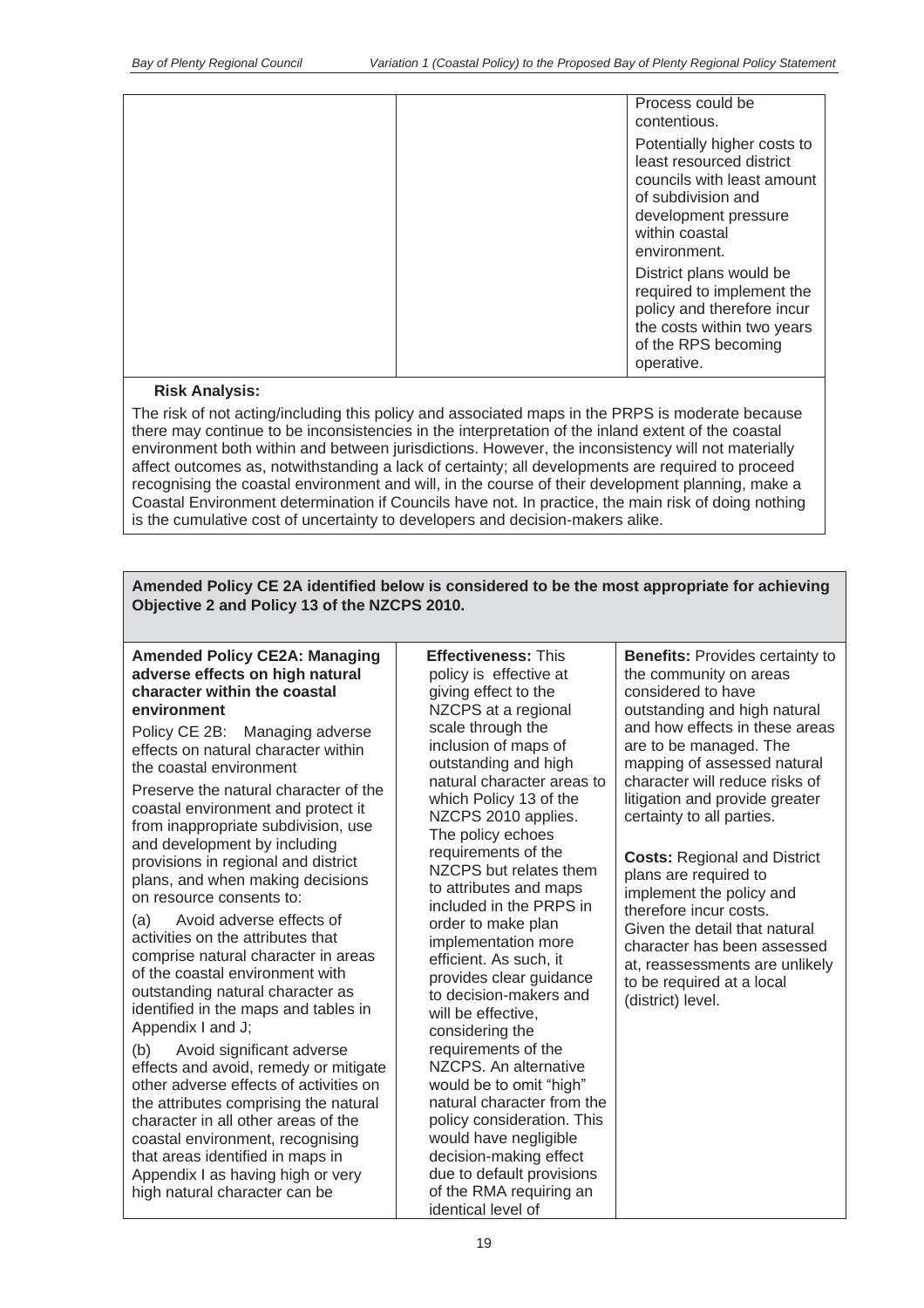| especially sensitive to the adverse<br>effects of inappropriate subdivision,<br>use and development : and                                                                                                                                                                                                 | consideration, but could<br>confuse decision-makers.                                                                                                                                                                                                                                                                                                                                                                                                                                                                                                                                                                                                                                                                                                         |                                                                                                                                                                                                                                                                                                                                                                                                                                                                                                                                                                                                                                                                                                                                                                                                                      |
|-----------------------------------------------------------------------------------------------------------------------------------------------------------------------------------------------------------------------------------------------------------------------------------------------------------|--------------------------------------------------------------------------------------------------------------------------------------------------------------------------------------------------------------------------------------------------------------------------------------------------------------------------------------------------------------------------------------------------------------------------------------------------------------------------------------------------------------------------------------------------------------------------------------------------------------------------------------------------------------------------------------------------------------------------------------------------------------|----------------------------------------------------------------------------------------------------------------------------------------------------------------------------------------------------------------------------------------------------------------------------------------------------------------------------------------------------------------------------------------------------------------------------------------------------------------------------------------------------------------------------------------------------------------------------------------------------------------------------------------------------------------------------------------------------------------------------------------------------------------------------------------------------------------------|
| (c)<br>Recognise that open coastal<br>water in the region is of at least high<br>natural character<br>Existing methods apply.                                                                                                                                                                             | <b>Efficient? Yes - Provides</b><br>a level of protection<br>consistent with the<br>NZCPS for areas of<br>outstanding natural<br>character and the<br>provision of maps in<br>Appendix I will provide<br>certainty for councils as<br>to the assessed level of<br>natural character.<br>The inclusion of attributes<br>tables provides more<br>clarity in assessing<br>potential effects on the<br>natural character of areas<br>and will assist in<br>achieving environmental<br>outcomes.                                                                                                                                                                                                                                                                  |                                                                                                                                                                                                                                                                                                                                                                                                                                                                                                                                                                                                                                                                                                                                                                                                                      |
| <b>Alternative 1</b><br>No changes to the Regional Policy<br>Statement (Decision version) - no<br>spatial definition of natural character.<br>The Decisions version of the PRPS<br>is to avoid effects on outstanding<br>natural character to be assessed by<br>the regional council through method<br>6. | <b>Effectiveness:</b><br>Although the (Decisions<br>version) PRPS contains<br>provisions that will give effect<br>to the NZCPS 2010, it relies<br>on areas of outstanding<br>natural character to be<br>assessed through Method 6.<br>The natural character of the<br>coastal environment has<br>already been mapped by the<br>Regional Council and<br>therefore this is not an<br>effective way of giving effect<br>to the NZCPS 2010 (i.e. it<br>ignores information currently<br>held).<br><b>Efficient? No - the natural</b><br>character of the region has<br>already been assessed and<br>mapped and therefore it<br>would not be efficient to have<br>a policy that refers to a<br>method that involves the re<br>assessment of natural<br>character. | <b>Benefits: The existing</b><br>policy would act as a<br>placeholder to provide for<br>the avoidance of effects on<br>outstanding natural<br>character of the region until<br>an assessment is finalised<br>- potentially reducing<br>requirements for further<br>plan changes.<br><b>Costs:</b> The delay in<br>identifying mapped levels<br>of natural character may<br>lead to inconsistencies in<br>the assessment of natural<br>character at a local level<br>and possible downstream<br>litigation.<br>Without the provision of<br>natural character maps the<br>RPS provides no certainty<br>for the public as to where<br>higher levels of protection<br>may be required (i.e.<br>where the outstanding<br>natural character areas<br>are) and therefore whether<br>they will be affected by the<br>policy. |
| <b>Alternative 2</b><br>Include provisions in the decisions<br>version of the RPS that requires<br>outstanding natural character areas<br>to be specifically identified at a local<br>level through district plans (for land                                                                              | <b>Effectiveness:</b><br>Will give effect to the NZCPS<br>2010 but may lead to<br>inconsistencies in the way<br>natural character is assessed<br>between jurisdictions.<br>Efficient? No - will result in                                                                                                                                                                                                                                                                                                                                                                                                                                                                                                                                                    | <b>Benefits: Enables the</b><br>identification of outstanding<br>natural character at a local<br>level by territorial<br>authorities who know and<br>understand their local                                                                                                                                                                                                                                                                                                                                                                                                                                                                                                                                                                                                                                          |
| based activities - the Regional                                                                                                                                                                                                                                                                           |                                                                                                                                                                                                                                                                                                                                                                                                                                                                                                                                                                                                                                                                                                                                                              | communities and coastal                                                                                                                                                                                                                                                                                                                                                                                                                                                                                                                                                                                                                                                                                                                                                                                              |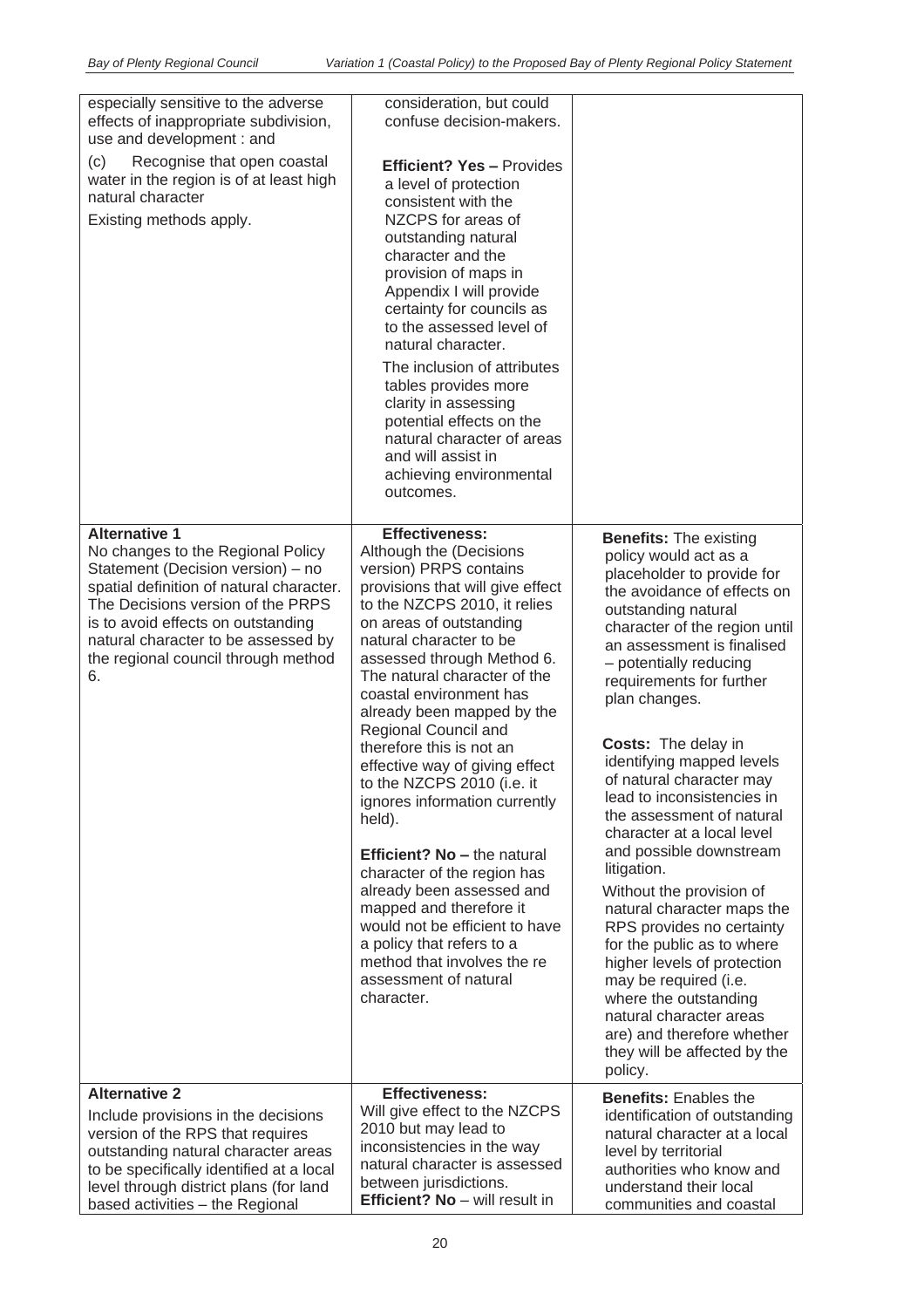| Coastal Environment Plan could<br>identify those in the CMA). | multiple assessments<br>required by district councils<br>and may lead to<br>inconsistencies in the way<br>natural character is assessed<br>in the region. | environment management<br>issues.<br><b>Costs:</b> Likely to lead to<br>inconsistencies in the way<br>the NZCPS is applied as it<br>will be left for localised<br>interpretation of natural<br>character areas and<br>provisions to protect from<br>adverse effects.<br>The local level<br>interpretation and mapping<br>of natural character areas<br>could be contentious and |
|---------------------------------------------------------------|-----------------------------------------------------------------------------------------------------------------------------------------------------------|---------------------------------------------------------------------------------------------------------------------------------------------------------------------------------------------------------------------------------------------------------------------------------------------------------------------------------------------------------------------------------|
|                                                               |                                                                                                                                                           | litigious. There will be<br>costs associated with the<br>technical assessment of<br>natural character at a local<br>level and this will be<br>particularly onerous for<br>smaller, less resourced<br>district councils.                                                                                                                                                         |

**Risk Analysis:** The risk of not acting and not including associated maps in the PRPS is moderate because there may continue to be inconsistency in the interpretation of natural character levels and the protection to be applied when assessing effects. However, as with definition of the Coastal Environment, the main tangible impact of not providing this policy in the pRPS is downstream cost and uncertainty to developers and decision makers. It is considered unlikely that decision-makers would interpret a lack of guidance as reason to ignore protection of natural character.

**Amended Policy CE 7B identified below is considered to be the most appropriate for achieving Objective 2 and Policy 13 of the NZCPS 2010.** 

| <b>Policy CE 7B: Ensuring</b><br>subdivision, use and development<br>is appropriate to the natural<br>character of the coastal<br>environment<br>When assessing the effect of<br>subdivision, use and development on<br>the natural character of the coastal<br>environment, particular regard shall                                                                                    | <b>Effectiveness: The policy</b><br>is effective at giving effect<br>to the NZCPS 2010 as it<br>links the assessment of<br>effects on natural character<br>to the maps that have been<br>prepared of natural<br>character assessed at the<br>regional scale. This will<br>better meet the                                   | <b>Benefits:</b> Good protection of<br>natural character will be<br>achieved by providing<br>certainty of areas and values<br>of important natural<br>character areas by referring<br>to maps of natural character<br>and policy CE 2A. |
|-----------------------------------------------------------------------------------------------------------------------------------------------------------------------------------------------------------------------------------------------------------------------------------------------------------------------------------------------------------------------------------------|-----------------------------------------------------------------------------------------------------------------------------------------------------------------------------------------------------------------------------------------------------------------------------------------------------------------------------|-----------------------------------------------------------------------------------------------------------------------------------------------------------------------------------------------------------------------------------------|
| be given to:<br>The level of natural character<br>(a)<br>as shown in Maps in Appendix I, as<br>described in Appendix J, and the<br>level of protection to be afforded by<br>Policy CE 2B;<br>The criteria contained in Set 1<br>(b)<br>of Appendix F to further refine<br>natural character for resource<br>consents or site-specific mapping;<br>Maintaining coastal margins in<br>(C) | requirements of policy 13<br>of the NZCPS and provide<br>protection of natural<br>character from the effects<br>of activities. The policy, as<br>worded, will also provide<br>protection to other areas of<br>the coastal environment<br>not considered outstanding<br>and provides direction on<br>local levels of natural | <b>Costs: Reduced costs of</b><br>uncertainty and potential<br>challenge as the natural<br>character maps provide<br>certainty and can be litigated<br>once and determined for all<br>time.                                             |
| a natural state and protecting the<br>natural values of beaches and dune<br>systems, including their ability to                                                                                                                                                                                                                                                                         | character when<br>considering potential                                                                                                                                                                                                                                                                                     |                                                                                                                                                                                                                                         |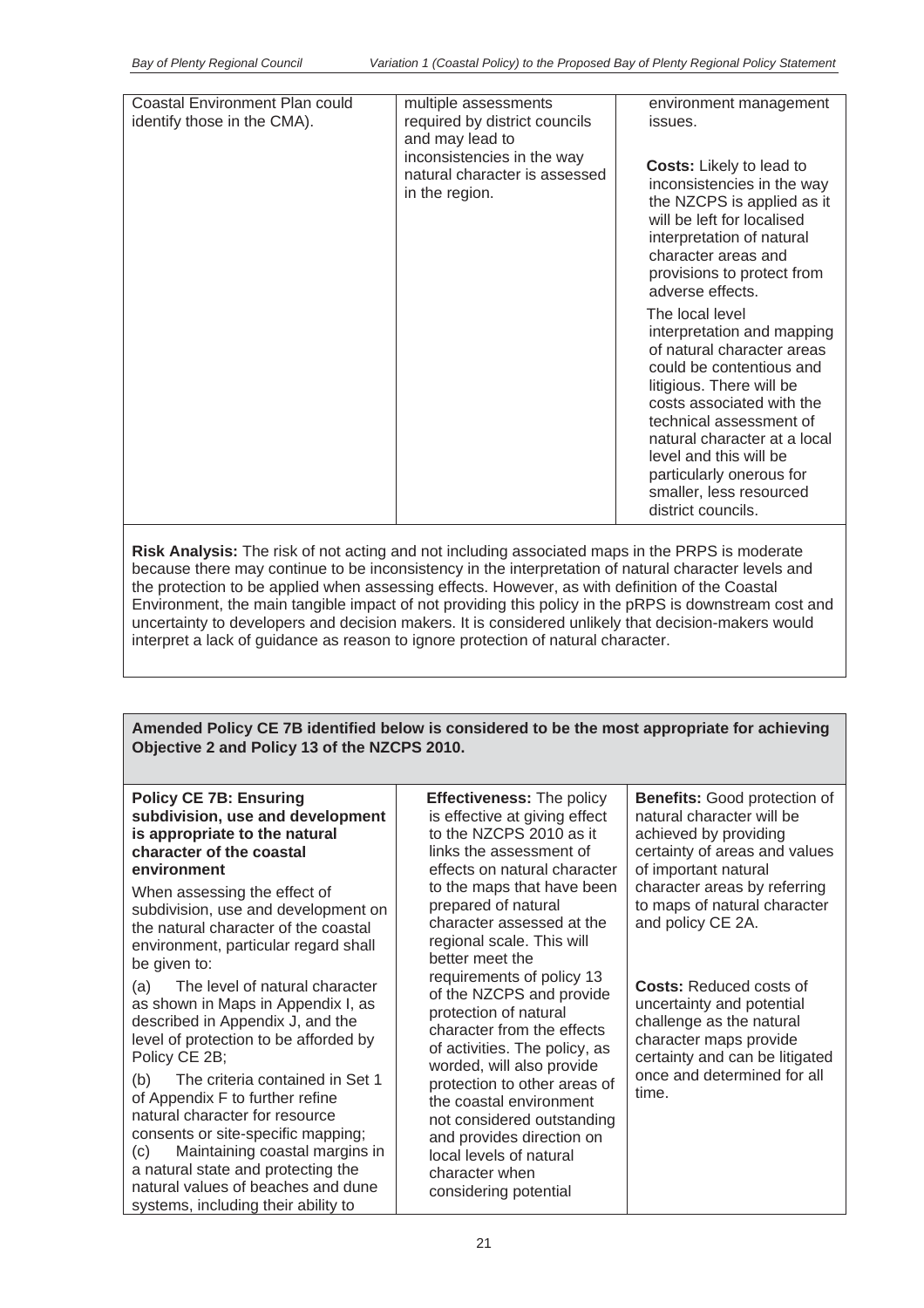reduce the impacts of coastal hazards such as tsunami and storm surge;

(d) Avoiding the introduction or accumulation of man-made elements where none are planned (consented, zoned or designated) or were previously present or obvious; and

(e) Subject to Policy CE2B avoiding significant adverse effects and avoiding, remedying or mitigating (including, where appropriate , through provision of buffers)other adverse effects on:

(i) Visually, ecologically or culturally sensitive landforms, including ridgelines, coastal cliffs, beaches, headlands, and peninsulas and visually prominent public open space;

(ii) Estuaries, lagoons, wetlands and their margins (saline and freshwater), dune lands, rocky reef systems and areas of eelgrass and salt marsh;

(iii) Terrestrial and marine ecosystems;

(iv) Natural patterns of indigenous and exotic vegetation and processes that contribute to the landscape and seascape value of the area; and

(v) Regionally significant surf breaks and their swell corridors, including those at Matakana Island and the Whakatāne Heads

(f) Encouraging efficient use of occupied space through intensification and clustering of developments, rather than sprawling, sporadic or unplanned patterns of settlement and urban growth;

(g) Setting buildings and structures back from the coastal marine area and other waterbodies where necessary, practicable and reasonable to protect natural character, open space, public access and amenity values of the coastal environment, while recognising marine structures may have a functional need to be located in the coastal environment, for which a setback would be inappropriate;

(h) Explanation

Policy CE 7B recognises that in some areas natural character has been mapped and directs decisionmakers to consider the appropriateness of development having regard to Policy CE 2B and

effects.

An important part of the policy is direction that manmade elements are appropriate where they have been zoned or consented. This aids policy effectiveness by ensuring planning restrictions are not applied in areas that have previously had their landuse determined.

**Efficiency: Yes** – the amended policy provides greater certainty about the level of natural character in any coastal location reference via the natural character maps and attributes tables. It is specific in excluding previously consented and zoned areas.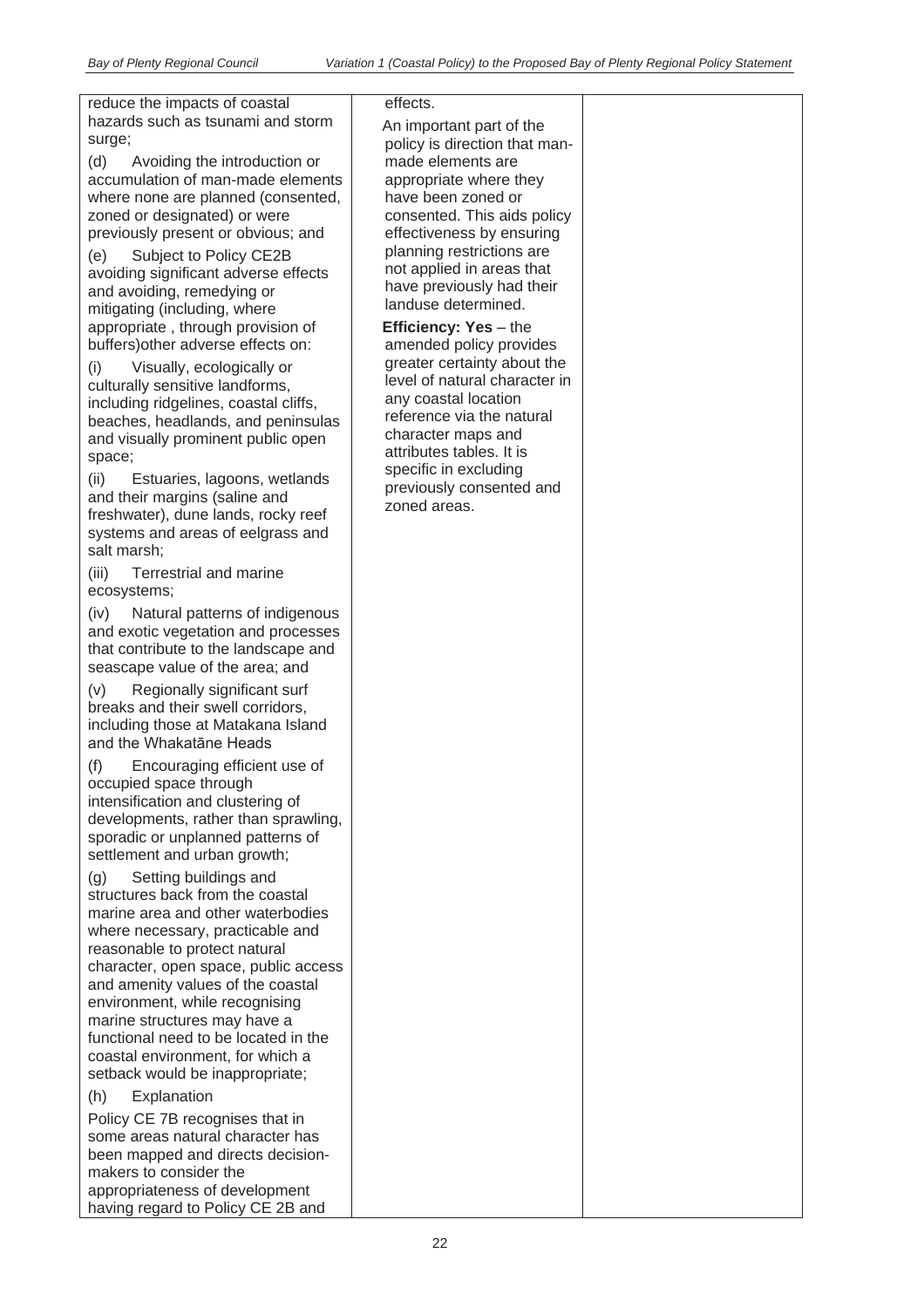| local-scale considerations. Part (a)<br>applies only to the mapped<br>areas.NZCPS 2010                                                                                                                                                                                                                                                                                         |                                                                                                                                                                                                                                                                                                                                                                                                                                                                                                                                                                                                                                                                                                                                 |                                                                                                                                                                                                                                                                                                                                                                                                                                                            |  |
|--------------------------------------------------------------------------------------------------------------------------------------------------------------------------------------------------------------------------------------------------------------------------------------------------------------------------------------------------------------------------------|---------------------------------------------------------------------------------------------------------------------------------------------------------------------------------------------------------------------------------------------------------------------------------------------------------------------------------------------------------------------------------------------------------------------------------------------------------------------------------------------------------------------------------------------------------------------------------------------------------------------------------------------------------------------------------------------------------------------------------|------------------------------------------------------------------------------------------------------------------------------------------------------------------------------------------------------------------------------------------------------------------------------------------------------------------------------------------------------------------------------------------------------------------------------------------------------------|--|
| Existing methods apply.                                                                                                                                                                                                                                                                                                                                                        |                                                                                                                                                                                                                                                                                                                                                                                                                                                                                                                                                                                                                                                                                                                                 |                                                                                                                                                                                                                                                                                                                                                                                                                                                            |  |
| <b>Alternative 1</b><br>No changes to the Regional Policy<br>Statement (decisions version).<br>The decisions version has no<br>reference to Appendix F and G in the<br>assessment of natural character and<br>what is considered inappropriate.<br>No provision for setbacks for<br>buildings and structures.<br>There is also no provision for<br>statutory documents in (d). | <b>Effectiveness:</b><br>Poor effectiveness because<br>without a reference to<br>Appendix F there is a lack of<br>criteria for the assessment of<br>natural character. This may<br>result in inconsistencies in how<br>natural character is considered<br>across jurisdictions and<br>potentially result in some<br>higher value areas being lost<br>through incorrect assessment<br>of the level of natural<br>character.<br><b>Efficient?: No</b> $-$ the lack of<br>direction on the criteria or<br>elements that comprise natural<br>character of an area may lead<br>to inconsistencies in the<br>identification of natural<br>character of an area and loss<br>of protection required by Policy<br>13(1)(a) of the NZCPS. | <b>Benefits: The policy</b><br>provides broad direction<br>on the qualities that<br>comprise natural<br>character and so natural<br>character may be<br>preserved to some<br>degree.<br>Potentially gives greater<br>discretion to a developer<br>to do more with the land.<br><b>Costs: There may be</b><br>increased costs for<br>district councils<br>associated with litigation<br>over the assessed level<br>of natural character<br>values of areas. |  |
| Risk Analysis: The natural character assessment has been done at a regional scale. There is a                                                                                                                                                                                                                                                                                  |                                                                                                                                                                                                                                                                                                                                                                                                                                                                                                                                                                                                                                                                                                                                 |                                                                                                                                                                                                                                                                                                                                                                                                                                                            |  |

risk in requiring district councils to determine natural character at a local level without providing criteria on how to do that assessment in line with the NZCPS 2010.

**New Method 49 identified below is considered to be the most appropriate for achieving Objective 2 and Policy 14 of the NZCPS 2010.**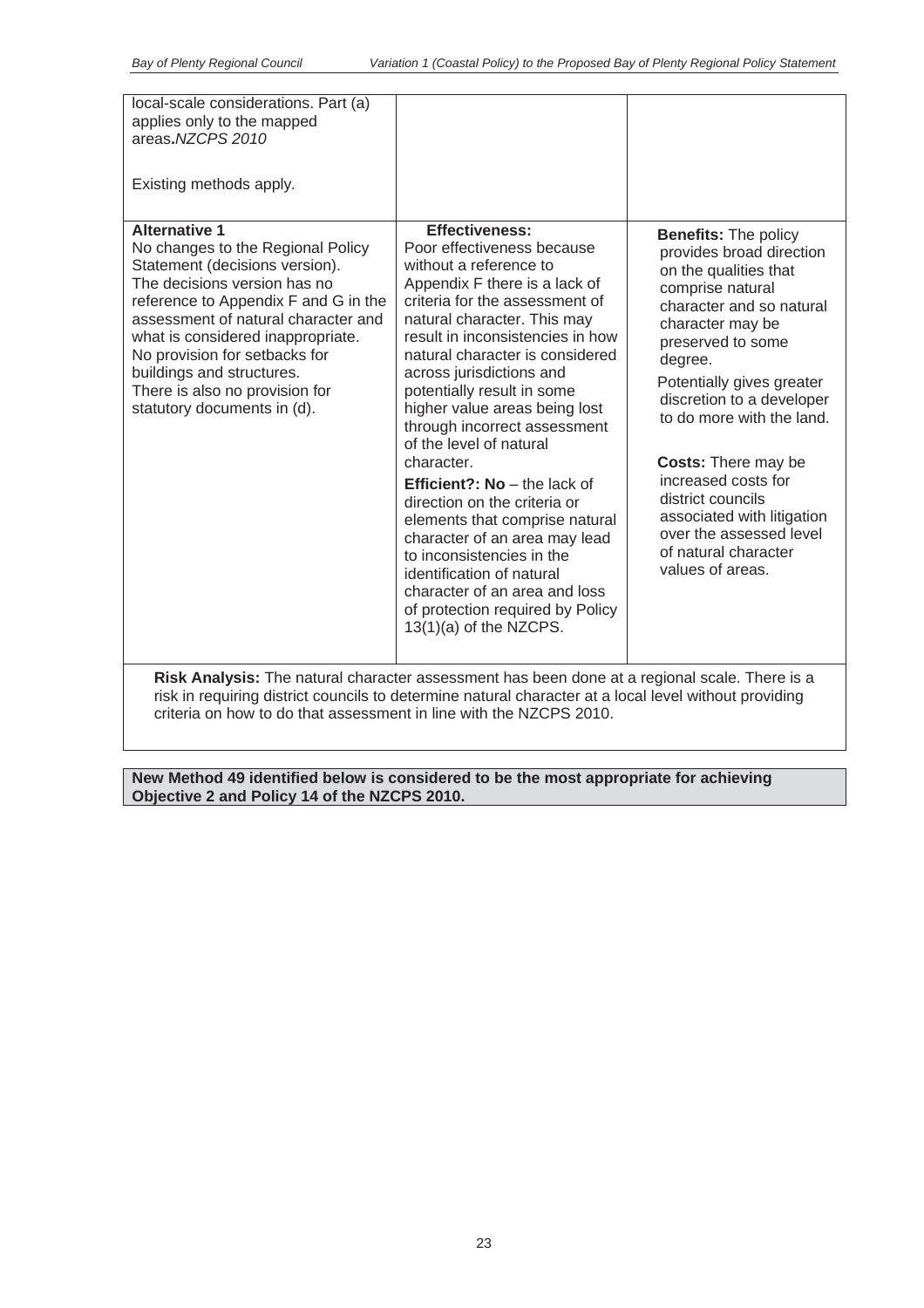#### **Method 49A: Identify areas for restoration or rehabilitation of natural character**

Identify areas of the coastal environment where restoration or rehabilitation of natural character should be undertaken as a priority. Identification of restoration or rehabilitation areas should consider whether restoration or rehabilitation of the natural character is practicable and can be sustained given lawfully established use, permitted (including existing, consented and designated infrastructure) activities of the area, relevant planning considerations and, where land is in private ownership, concerns of and impacts on landowners. Priority restoration or rehabilitation areas include:

- (a) where natural character has been compromised; or
- (b) where the natural character of the area has been identified as important in iwi or hapu management plans; or
- (c) where the restoration of an area has been planned for enhancement through biodiversity strategies; or,
- (d) where the restoration of natural character is integral to the restoration of the entire area; or
- (e) where restoration or rehabilitation is likely to proceed with the agreement of landowners, unless the restoration or rehabilitation is the requirement of a resource consent

No changes to the Regional Policy Statement (decisions version). This would result in no new method on

**Alternative 1** 

restoration.

**Effectiveness:** Gives effect to the NZCPS 2010 Policy 14 by requiring areas for restoration or rehabilitation to be identified.

# **Efficient? Moderate** – this

method is necessary in order to fulfil requirements of the NZCPS. However, a method in an RPS is not automatically undertaken as it must be funded in the annual plan – which cannot be assured ahead of time. It is likely that identified areas will be incorporated into the RCEP and RWLP.

**Benefits:** Prioritises and identifies areas for restoration of natural character which will result in environmental benefit by directing the incorporation of these values in to future development proposals.

**Costs:** Regional council costs associated with research and a plan change process.

There are flow-on costs for district councils associated with policy development, implementation and decision making to establish and implement the resulting regulatory framework, which must be designed to give effect to the RPS.

| process required by |  |
|---------------------|--|
| district councils.  |  |
|                     |  |
| Costs:              |  |
|                     |  |

**Benefits:** No plan change

**Effectiveness:** 

Is not totally effective in giving effect to the NZCPS 2010 Policy 14 as restoration is one of a number of competing regional priorities. (however, restoration does occur at a level considered sustainable and appropriate having regard of available levels of funding).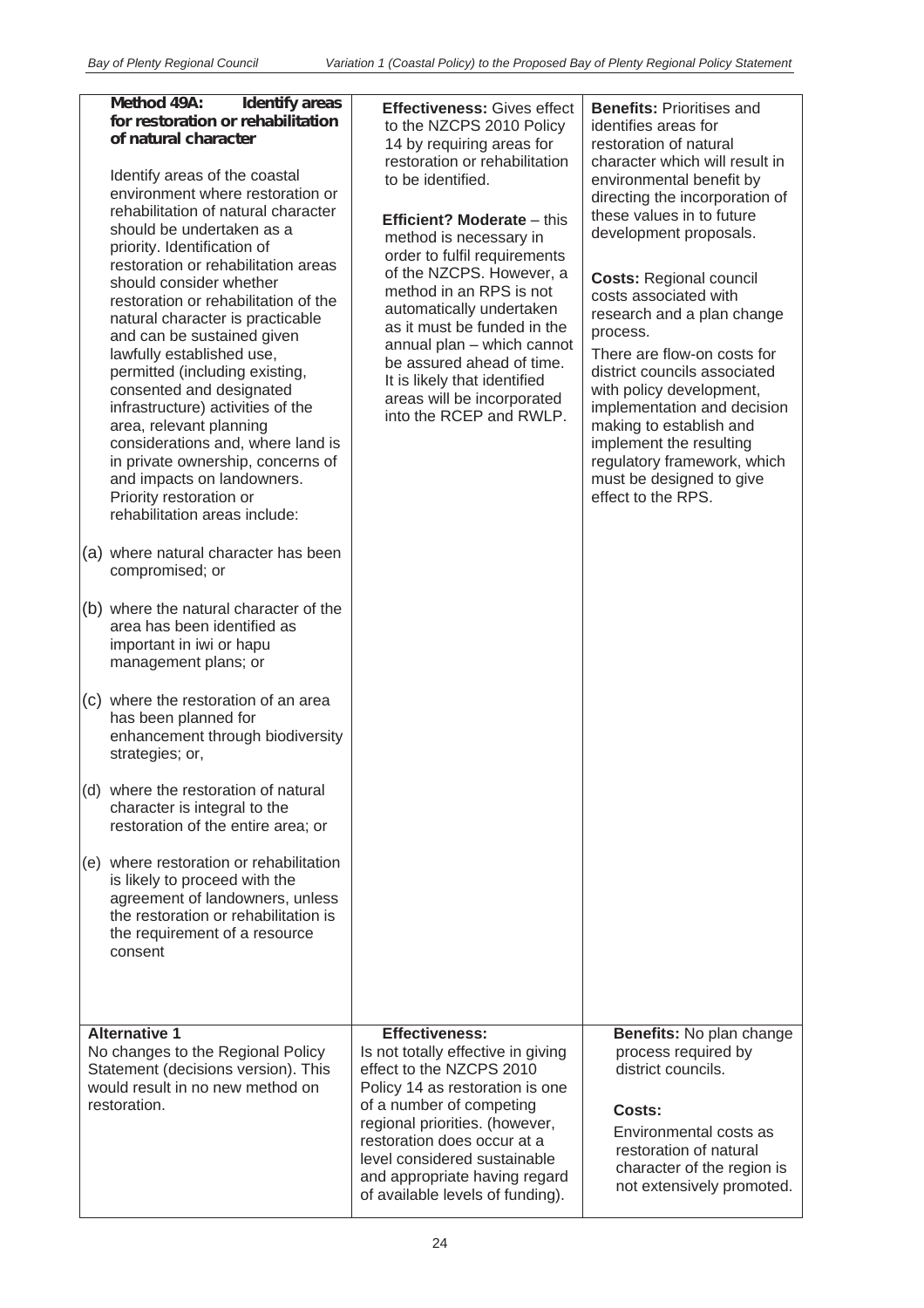|                                                                                                                                                                                           | <b>Efficient?: No</b> $-$ without<br>information on where priority<br>areas are restoration is not<br>possible. |  |
|-------------------------------------------------------------------------------------------------------------------------------------------------------------------------------------------|-----------------------------------------------------------------------------------------------------------------|--|
| Risk Analysis: The risk of not acting is low as the regional council will identify areas for restoration<br>and rehabilitation of natural character in the normal course of its business. |                                                                                                                 |  |

| Amended Policy CE 13B identified below is considered to be the most appropriate for |  |
|-------------------------------------------------------------------------------------|--|
| achieving Objective 3 and 4 and NZCPS Policy 9.                                     |  |

| <b>Policy CE 13B: Providing for ports</b><br>Recognise the national and regional<br>significance of the Port of Tauranga<br>and the need for it to be located<br>within the coastal environment by:<br>Safeguarding the capacity and<br>(a)<br>efficiency of:<br>i.<br>Current port operations;<br>Activities that have a<br>ii.<br>functional need to be located in and<br>around the port;<br>The strategic road, rail and<br>iii.<br>sea routes to the port; and<br>(b)<br>Providing, as appropriate, in | <b>Effectiveness: Policy</b><br>CE13B gives effect to<br>Policy 9 of the NZCPS by<br>providing appropriately for<br>the Port of Tauranga as a<br>port of international and<br>national significance. The<br>policy provides protection<br>of reverse sensitivity<br>effects by acknowledging<br>activities that may<br>compromise port<br>operations.<br>Efficient?: Yes - do a                                                                                          | <b>Benefits: Economic and</b><br>social benefit as it provides<br>for the on-going operation of<br>the Port of Tauranga and<br>access to it.<br>Costs: As per NZCPS Policy<br>9 - the policy only focuses<br>on ports with international or<br>national significance. Other<br>ports with regional<br>significance do not benefit<br>from the policy<br>There are flow-on costs for |
|-------------------------------------------------------------------------------------------------------------------------------------------------------------------------------------------------------------------------------------------------------------------------------------------------------------------------------------------------------------------------------------------------------------------------------------------------------------------------------------------------------------|--------------------------------------------------------------------------------------------------------------------------------------------------------------------------------------------------------------------------------------------------------------------------------------------------------------------------------------------------------------------------------------------------------------------------------------------------------------------------|-------------------------------------------------------------------------------------------------------------------------------------------------------------------------------------------------------------------------------------------------------------------------------------------------------------------------------------------------------------------------------------|
| the regional coastal plan, for future<br>port operations and capacity; and<br>Having regard to potential<br>(c)<br>adverse effects on the environment,<br>providing for the need to maintain<br>shipping channels and to<br>renew/replace structures as part of<br>ongoing maintenance; and<br>Avoiding activities in areas<br>(d)<br>that may compromise port<br>operations.<br>Current methods apply.<br><b>Alternative 1</b>                                                                             | $degree -$ the policy<br>provides detail on how to<br>adequately provide for the<br>Port of Tauranga<br>operations and give effect<br>to the NZCPS 2010 Policy<br>9. More detail will be<br>included in the RCEP<br>which is likely to provide for<br>the PoT via a special<br>management area.<br>The efficiency qualifier<br>relates to the fact that the<br>NZCPS already states this<br>requirement and the<br>proposed policy adds little.<br><b>Effectiveness:</b> | district councils associated<br>with policy development and<br>implementation and decision<br>making processes to<br>establish and implement the<br>resultant regulatory<br>framework, which must be<br>designed so as to give effect<br>to the RPS.                                                                                                                                |
| No changes to the Regional Policy<br>Statement (Decisions version)<br>i.e. there is consideration of<br>development capacity for shipping<br>and no consideration of reverse<br>sensitivity effects (i.e. activities that<br>may compromise port operations)<br>Policy CE 13B: Providing for ports<br>Recognise and provide for the<br>functional need of ports to locate and<br>develop in the coastal environment<br>so as to provide for;                                                                | The policy gives effect to the<br>NZCPS 2010 but may not<br>achieve required<br>environmental outcomes<br>because it lacks regional<br>context. The policy also does<br>not provide for the<br>development capacity of<br>shipping or control over<br>activities that may compromise<br>port activities as required in<br>Policy 9 of the NZCPS 2010.                                                                                                                    | <b>Benefits: Development</b><br>opportunities more freely<br>available without reverse<br>sensitivity matters<br>explicitly stated.<br><b>Costs: Does not provide</b><br>for development capacity<br>of the POT for shipping<br>and may have an<br>economic cost for the<br>Port through lack of<br>direction on reverse                                                            |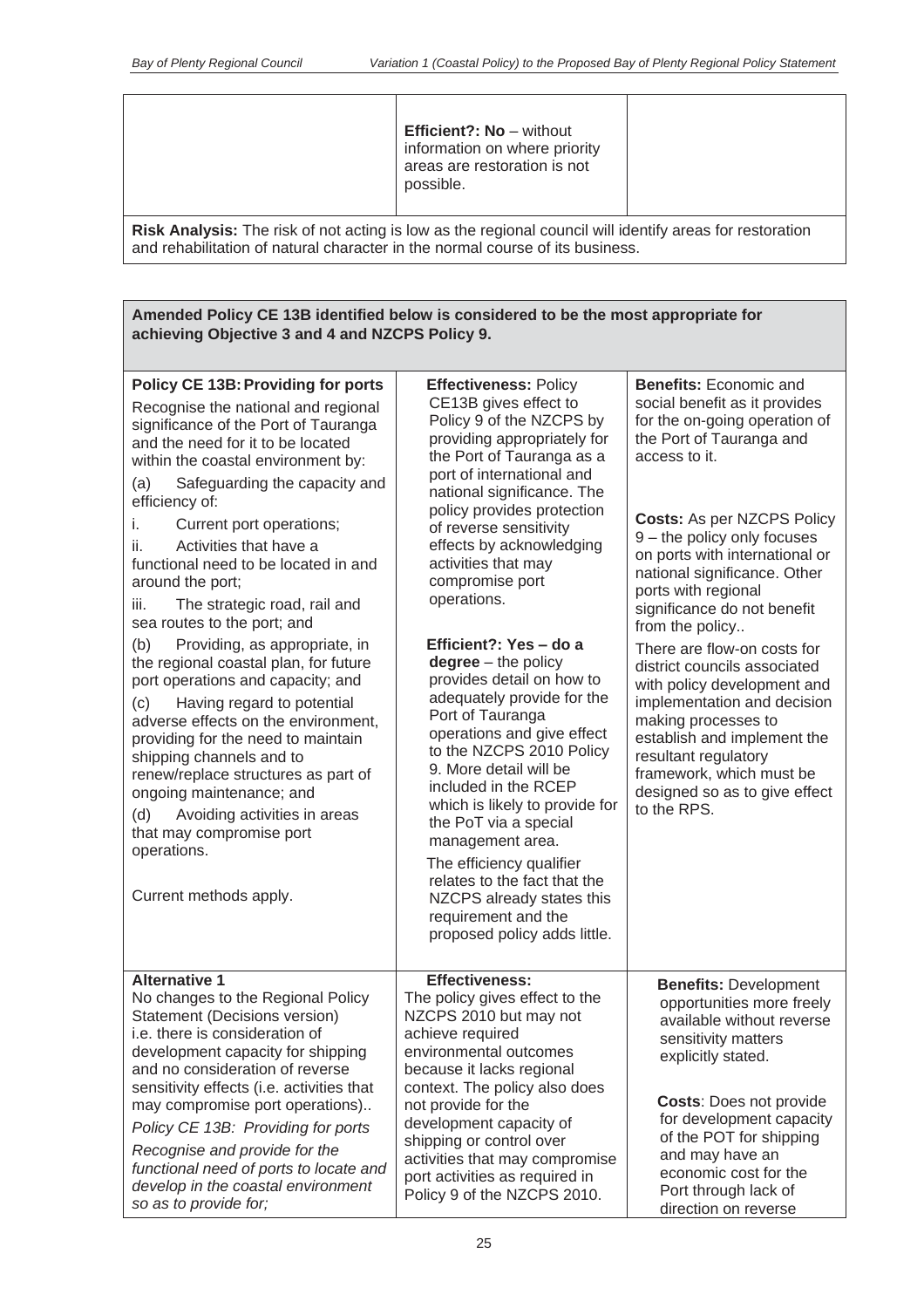| (i) Their efficient and safe<br>operation;<br>The servicing of national<br>(ii)<br>and international<br>shipping; and<br><b>Efficient connections with</b><br>(iii)<br>other transport modes. | Efficient?: Provides no<br>regional context or clarification<br>as to what the policy means for<br>the Bay of Plenty and the Port<br>of Tauranga (in particular) and<br>so leaves it to local authorities<br>work out the detail. Therefore<br>inefficient. | sensitivity effects.<br>There are flow-on costs<br>for district councils<br>associated with policy<br>development and<br>implementation and<br>decision making<br>processes to establish<br>and implement the<br>consequent regulatory<br>framework. |
|-----------------------------------------------------------------------------------------------------------------------------------------------------------------------------------------------|-------------------------------------------------------------------------------------------------------------------------------------------------------------------------------------------------------------------------------------------------------------|------------------------------------------------------------------------------------------------------------------------------------------------------------------------------------------------------------------------------------------------------|
|-----------------------------------------------------------------------------------------------------------------------------------------------------------------------------------------------|-------------------------------------------------------------------------------------------------------------------------------------------------------------------------------------------------------------------------------------------------------------|------------------------------------------------------------------------------------------------------------------------------------------------------------------------------------------------------------------------------------------------------|

**Risk analysis:** Risk of not acting is very low as information is available on Port development plans. Also, I the BOP context the NZCPS clearly applied to the Port of Tauranga.

| Amended Policy MN 6B identified below is considered to be the most appropriate for achieving<br>Objective 2 and 4 and Policy 19 of the NZCPS 2010.                                                                                                                                                                                                                                                                                                                                                                                                                                            |                                                                                                                                                                                                                                                                                                                                                                                                                                                                                              |                                                                                                                                                                                                                                         |
|-----------------------------------------------------------------------------------------------------------------------------------------------------------------------------------------------------------------------------------------------------------------------------------------------------------------------------------------------------------------------------------------------------------------------------------------------------------------------------------------------------------------------------------------------------------------------------------------------|----------------------------------------------------------------------------------------------------------------------------------------------------------------------------------------------------------------------------------------------------------------------------------------------------------------------------------------------------------------------------------------------------------------------------------------------------------------------------------------------|-----------------------------------------------------------------------------------------------------------------------------------------------------------------------------------------------------------------------------------------|
| Policy CE 13XB: Recognising                                                                                                                                                                                                                                                                                                                                                                                                                                                                                                                                                                   | <b>Effective:</b>                                                                                                                                                                                                                                                                                                                                                                                                                                                                            | Benefits:                                                                                                                                                                                                                               |
| secondary ports<br>Recognise the local and regional<br>significance of ports at Whakatāne<br>and Opotiki and take into account<br>their social and economic benefits,<br>including the need to maintain<br>navigation channels.<br>Explanation<br>The region's secondary ports<br>contribute to the wellbeing of their<br>communities Policy CE 13XB<br>requires recognition of their existing<br>and potential benefits in decision-<br>making.<br>Öpōtiki and Whakatāne Ports are<br>located in river estuaries and require<br>ongoing dredging in order to<br>maintain safe vessel access. | There is no direct parallel for<br>this policy in the NZCPS.<br>However, the ports of<br>Whakatāne and Ōpōtiki have<br>significance to their<br>respective communities and<br>several submissions were<br>received requesting their<br>recognition.<br>Efficient? Moderately. The<br>policy provides modest<br>decision-making context for<br>the few activities that may<br>occur in these areas.<br>However, it is short on detail<br>and may therefore be of<br>limited tangible benefit. | Make the RPS more relevant<br>to Opōtiki and Whakatāne<br>communities and ensure that<br>their strategic assets are<br>appropriately recognised when<br>decisions are made.<br>Costs:<br>Potentially adds little to<br>decision-making. |
| Alternative 1:                                                                                                                                                                                                                                                                                                                                                                                                                                                                                                                                                                                | <b>Effective:</b>                                                                                                                                                                                                                                                                                                                                                                                                                                                                            | <b>Benefits:</b>                                                                                                                                                                                                                        |
| Do not add the new policy.                                                                                                                                                                                                                                                                                                                                                                                                                                                                                                                                                                    | Indeterminate. The lack of a<br>policy would be concerning<br>to residents and could imply<br>their infrastructure is of lower<br>importance than it is. It could<br>also (though unlikely) result<br>in development proposals<br>insufficiently weighting the<br>community value of these<br>facilities.<br><b>Efficient?</b>                                                                                                                                                               | Simplicity and brevity of the<br>pRPS.<br>Costs:<br>Possible community<br>disengagement.                                                                                                                                                |
|                                                                                                                                                                                                                                                                                                                                                                                                                                                                                                                                                                                               | Yes. The absence of a<br>"weak" policy would result in<br>more efficient plan<br>administration - but at the<br>expense of the wider RPS<br>being seen as relevant to                                                                                                                                                                                                                                                                                                                        |                                                                                                                                                                                                                                         |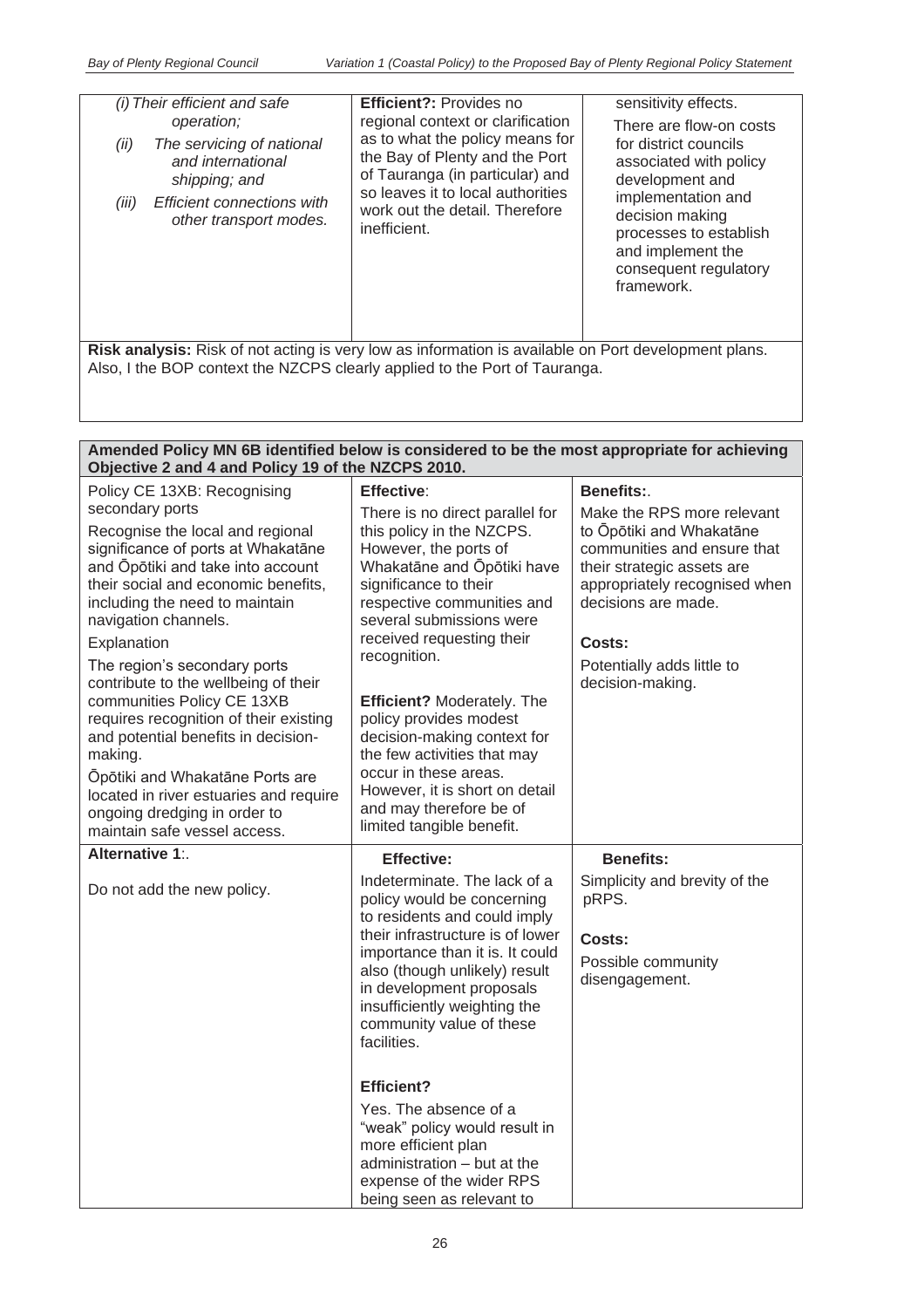|                            | these communities. |  |
|----------------------------|--------------------|--|
|                            |                    |  |
|                            |                    |  |
| <b>Risk analysis:.</b>     |                    |  |
| Low risk of doing nothing. |                    |  |
|                            |                    |  |

| New Policy CE 6A and new Method 53A identified below is considered to be the most<br>appropriate for achieving Objective 2 and 4 and Policy 11 of the NZCPS 2010.                                                                                                                                                                                                                                                                                                                                                                                                                                                                                                                                                             |                                                                                                                                                                                                                                                                                                                                                                                                                                          |                                                                                                                                                                                                                                                                                                                                                                                                                                                                                                                                                                                                                                     |
|-------------------------------------------------------------------------------------------------------------------------------------------------------------------------------------------------------------------------------------------------------------------------------------------------------------------------------------------------------------------------------------------------------------------------------------------------------------------------------------------------------------------------------------------------------------------------------------------------------------------------------------------------------------------------------------------------------------------------------|------------------------------------------------------------------------------------------------------------------------------------------------------------------------------------------------------------------------------------------------------------------------------------------------------------------------------------------------------------------------------------------------------------------------------------------|-------------------------------------------------------------------------------------------------------------------------------------------------------------------------------------------------------------------------------------------------------------------------------------------------------------------------------------------------------------------------------------------------------------------------------------------------------------------------------------------------------------------------------------------------------------------------------------------------------------------------------------|
| <b>New Policy CE 6A: Protect</b><br><b>Indigenous Biodiversity</b><br>Use the criteria in Policy 11 of the<br><b>New Zealand Coastal Policy</b><br>Statement 2010 to identify and<br>protect areas of indigenous<br>biological diversity in the coastal<br>environment requiring protection<br>under that policy.<br>New Method 53A: Assess and<br>classify areas of Indigenous<br><b>Biodiversity</b><br>Regional Council should undertake<br>an assessment of the indigenous<br>biodiversity of the region and classify<br>areas of the coastal environment into<br>those that meet the criteria given in<br>Policy 11(a) of the NZCPS 2010 and<br>those that meet the criteria given in<br>Policy 11(b) of the NZCPS 2010. | <b>Effectiveness: Gives effect</b><br>to Policy 11 of the NZCPS<br>as simply as possible -<br>through direct reference.<br>Will assist in environmental<br>outcomes relating to the<br>protection of indigenous<br>biodiversity being met.<br><b>Efficient? Moderate - Low.</b><br>Provides clarity over how<br>areas requiring protection<br>should be identified, but<br>adds nothing to what is<br>already contained in the<br>NZCPS. | <b>Benefits: Environmental</b><br>improvement through the<br>protection of areas of<br>indigenous biodiversity in the<br>coastal environment being<br>protected from adverse<br>effects.<br><b>Costs: Regional council</b><br>costs associated with the<br>identified and classification of<br>areas as outlined in the<br>NZCPS Policy 11.<br>There are flow-on costs for<br>district councils associated<br>with policy development and<br>implementation and decision<br>making processes to<br>establish and implement the<br>consequent regulatory<br>framework, which must be<br>designed so as to give effect<br>to the RPS. |
| <b>Alternative 1</b><br>No changes to the Regional Policy<br>Statement (decisions version).<br>No reference to avoidance of effects<br>on indigenous biodiversity areas as<br>outlined in NZCPS 2010.                                                                                                                                                                                                                                                                                                                                                                                                                                                                                                                         | Effectiveness:<br>Not effective in giving effect to<br>Policy 11 of the NZCPS 2010.<br>The requirement of avoiding<br>effects on areas of indigenous<br>biodiversity is provided in the<br>decisions version of the PRPS.<br>Efficient?: No - does not<br>provide protection to areas of<br>indigenous biodiversity.                                                                                                                     | <b>Benefits: More</b><br>development<br>opportunities through<br>less control of some<br>areas.<br><b>Costs: Environmental</b><br>degradation as no<br>requirement to avoid<br>effects on identified areas<br>of indigenous<br>biodiversity.                                                                                                                                                                                                                                                                                                                                                                                        |
| Risk analysis: Risk of not acting is low as the method and policy are already provided for in the                                                                                                                                                                                                                                                                                                                                                                                                                                                                                                                                                                                                                             |                                                                                                                                                                                                                                                                                                                                                                                                                                          |                                                                                                                                                                                                                                                                                                                                                                                                                                                                                                                                                                                                                                     |

**Risk analysis:** Risk of not acting is low as the method and policy are already provided for in the NZCPS..

| Amended Policy MN 6B identified below is considered to be the most appropriate for achieving |                            |                                        |
|----------------------------------------------------------------------------------------------|----------------------------|----------------------------------------|
| Objective 2 and 4 and Policy 19 of the NZCPS 2010.                                           |                            |                                        |
| <b>Policy MN 6B: Restricting public</b>                                                      | <b>Effective: Detailed</b> | <b>Benefits: Additional protection</b> |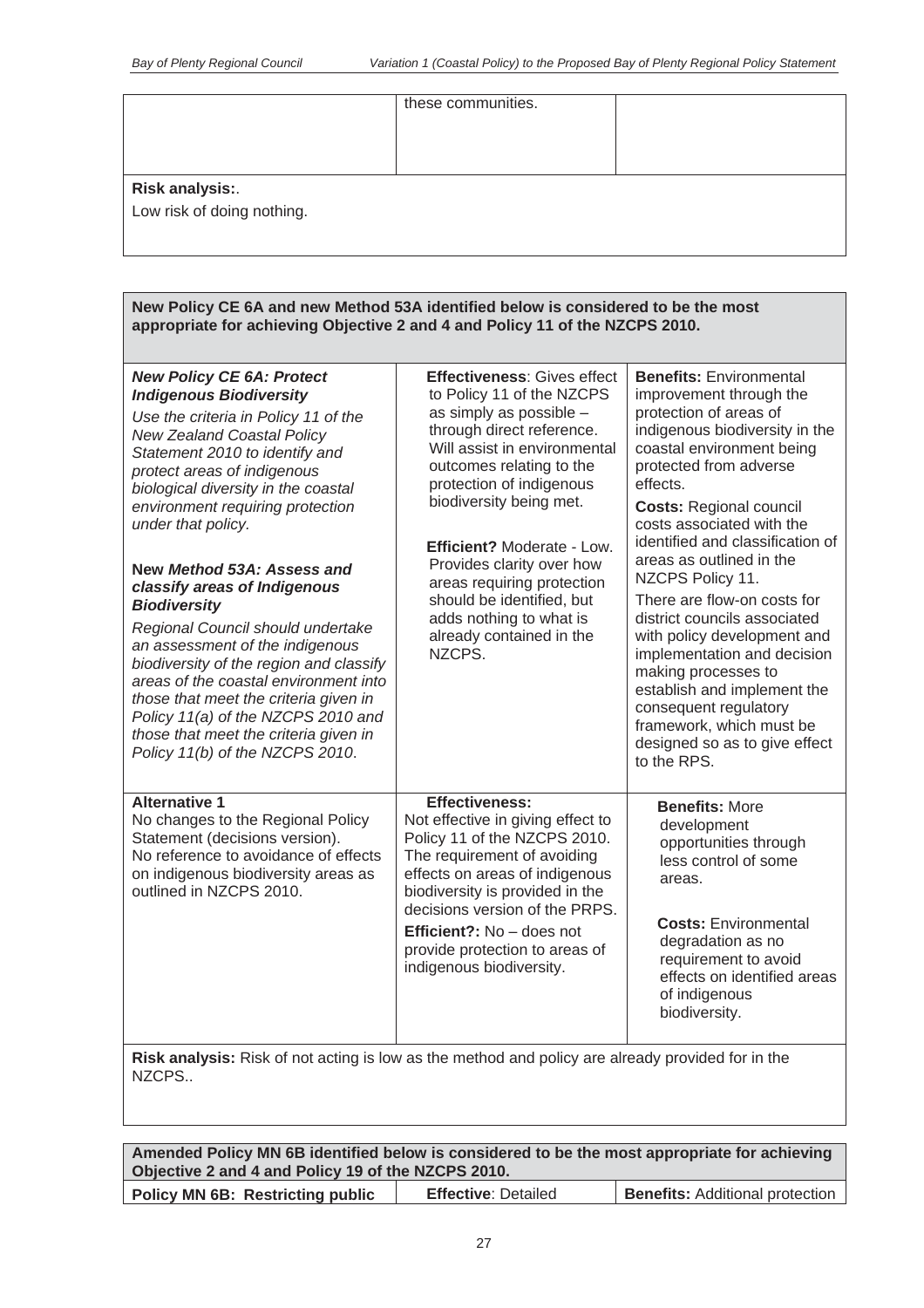| policy reflect all of the<br>considerations given in<br>Policy 19(3) of the<br>NZCPS and will be more<br>effective at appropriately<br>restricting public access<br>and avoiding adverse<br>effects of public access.<br>The inclusion of a<br>requirement to consider<br>alternative access before<br>imposing a restriction will<br>provide for mitigation for<br>the loss of public access<br>and assist in achieving<br>appropriate<br>environmental outcomes<br>related to public access.<br><b>Efficient?</b> Yes - the<br>policy provides detail on<br>when it is appropriate to<br>restrict public access and<br>will assist with decision-<br>making. | of areas outlined in NZCPS<br>2010 where it is appropriate to<br>restrict access.<br>The requirement to consider<br>alternative access before<br>imposing a restriction will<br>provide mitigation for the loss<br>of public.<br><b>Costs: Councils and</b><br>developers/community will<br>incur a cost in identifying<br>access and otherwise<br>implementing this policy.                           |
|----------------------------------------------------------------------------------------------------------------------------------------------------------------------------------------------------------------------------------------------------------------------------------------------------------------------------------------------------------------------------------------------------------------------------------------------------------------------------------------------------------------------------------------------------------------------------------------------------------------------------------------------------------------|--------------------------------------------------------------------------------------------------------------------------------------------------------------------------------------------------------------------------------------------------------------------------------------------------------------------------------------------------------------------------------------------------------|
| <b>Effective:</b><br>Not effective in giving full<br>effect to the NZCPS 2010.<br><b>Efficient?</b> Less efficient in<br>restricting access as it lacks<br>detail provided in NZCPS<br>2010.                                                                                                                                                                                                                                                                                                                                                                                                                                                                   | <b>Benefits: More</b><br>development opportunity<br>as fewer restrictions on<br>access.<br><b>Costs: Potential</b><br>environmental degradation<br>where restrictions are not<br>imposed in areas where it<br>may be necessary to avoid<br>effects. Also the potential<br>social cost, health and<br>safety is not a<br>consideration in restricting<br>public access where there<br>may be conflicts. |
|                                                                                                                                                                                                                                                                                                                                                                                                                                                                                                                                                                                                                                                                | provisions provided in the                                                                                                                                                                                                                                                                                                                                                                             |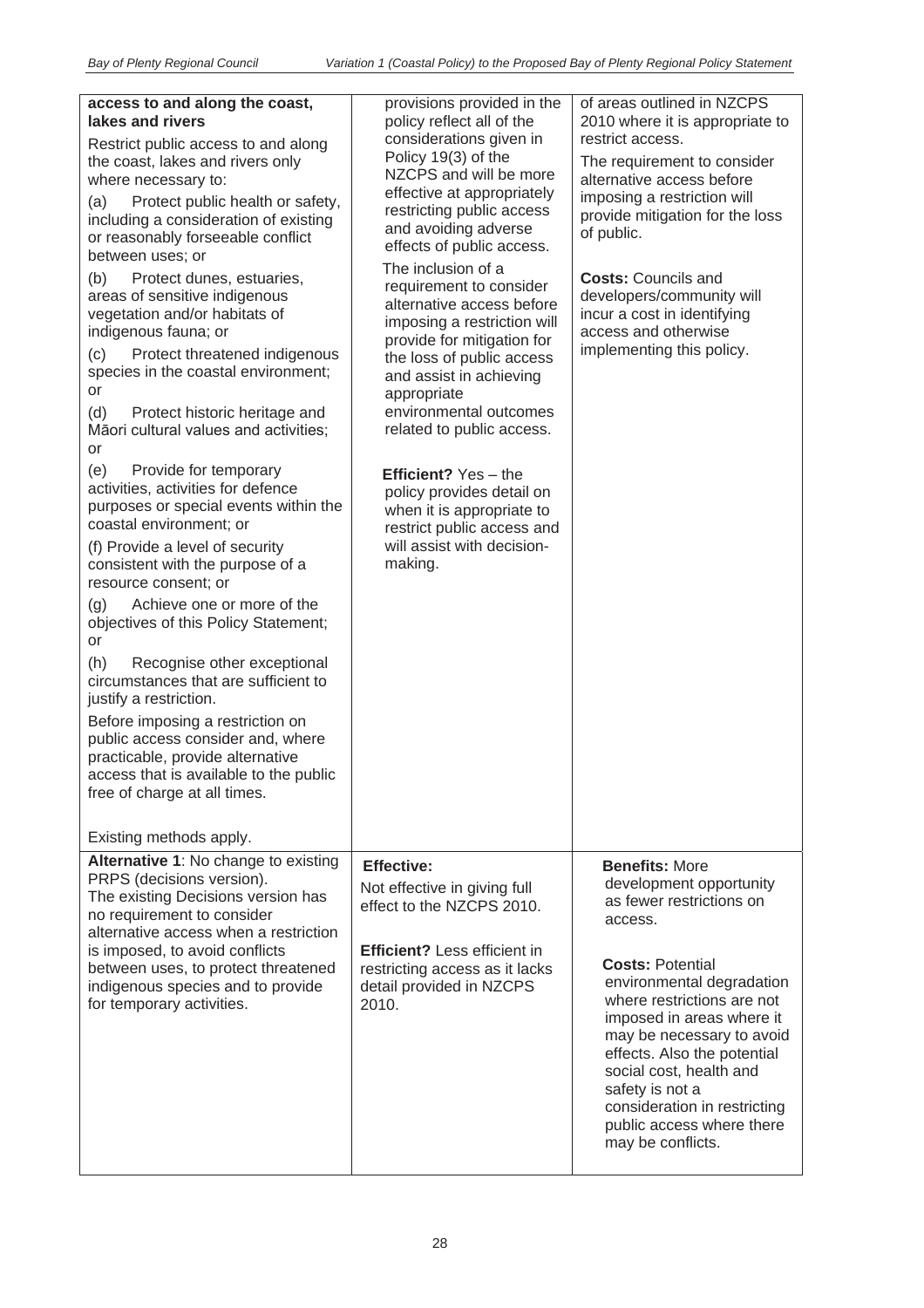**Risk analysis:** The risk of not acting is moderate as the provision of access can be a costly proposition and policy therefore needs to be accurate.

| Amended Method 53 identified below is considered to be the most appropriate for achieving<br>Objective 2 and Policies 10(4) and 14(c) of the NZCPS 2010.                                                                                                                                                                                                                                                                                                                                                                                                                                                                                                                                                                                                                                                                                                                                                                                                                                                                                                                                                                                                                                                                                                                                                                                                                                                                                                                                                                                                                                                                                                                                                                                                                                                                                                                                                |                                                                                                                                                                                                                                                                                                                                                                                                                                                                                                                                                                                                                                                                                                                                                                                                                                                                                                                                                                                                                                                                                             |                                                                                                                                                                                                                                                                                                                                                                                                                                                              |
|---------------------------------------------------------------------------------------------------------------------------------------------------------------------------------------------------------------------------------------------------------------------------------------------------------------------------------------------------------------------------------------------------------------------------------------------------------------------------------------------------------------------------------------------------------------------------------------------------------------------------------------------------------------------------------------------------------------------------------------------------------------------------------------------------------------------------------------------------------------------------------------------------------------------------------------------------------------------------------------------------------------------------------------------------------------------------------------------------------------------------------------------------------------------------------------------------------------------------------------------------------------------------------------------------------------------------------------------------------------------------------------------------------------------------------------------------------------------------------------------------------------------------------------------------------------------------------------------------------------------------------------------------------------------------------------------------------------------------------------------------------------------------------------------------------------------------------------------------------------------------------------------------------|---------------------------------------------------------------------------------------------------------------------------------------------------------------------------------------------------------------------------------------------------------------------------------------------------------------------------------------------------------------------------------------------------------------------------------------------------------------------------------------------------------------------------------------------------------------------------------------------------------------------------------------------------------------------------------------------------------------------------------------------------------------------------------------------------------------------------------------------------------------------------------------------------------------------------------------------------------------------------------------------------------------------------------------------------------------------------------------------|--------------------------------------------------------------------------------------------------------------------------------------------------------------------------------------------------------------------------------------------------------------------------------------------------------------------------------------------------------------------------------------------------------------------------------------------------------------|
| Amend Method 53 to include<br>reference to redundant reclaimed<br>land, restoring indigenous habitats<br>and ecosystems and encouraging<br>regeneration of indigenous species.<br>i.e: Enhance the natural character of<br>the coastal environment, where<br>compromised<br>In consultation with affected<br>landowners consider opportunities<br>(including conditions on resource<br>consents or designations) to restore<br>or enhance the natural character of<br>the coastal environment where it has<br>been compromised, and is<br>practicable when taking into account<br>existing or proposed (consented,<br>designated or zoned or included in<br>an operative reserve management<br>plan) lawful uses and activities<br>occurring in the area or where it is<br>identified for restoration through<br>Method 49A, including:<br>Removing derelict or<br>(a)<br>functionally redundant structures;<br>Restoring or enhancing<br>(b)<br>natural elements including dunes,<br>saline wetlands, intertidal saltmarsh,<br>riparian margins and other natural<br>coastal features or processes;<br>(c)<br>Restoring indigenous habitats<br>and ecosystems, using local genetic<br>stock where practicable, including<br>kaimoana areas identified in<br>collaboration with tangata whenua;<br>(d)<br>Encouraging natural<br>regeneration of indigenous species,<br>recognising the need for effective<br>weed and animal pest management;<br>Creating or enhancing habitat<br>(e)<br>for indigenous species;<br>(f)<br>Enhancing water quality;<br>Remediation of contaminated<br>(g)<br>sites;<br>(g)<br>Retrofitting existing built<br>development to be less intrusive and<br>to minimise adverse effects on<br>ecosystem processes;<br>De-reclamation of previously<br>(h)<br>reclaimed and functionally redundant<br>land where it will restore the natural<br>character and resources of the | <b>Effectiveness: Method</b><br>53 was previously<br>evaluated in the original<br>S32 report dated<br>November 2010 for the<br>PRPS. This current<br>assessment focuses on<br>the amendment to<br>Method 53 as described<br>so as to not repeat earlier<br>evaluations.<br>By amending the method<br>to include other<br>opportunities for<br>consideration for<br>restoration the RPS gives<br>effect to the NZCPS<br>Policy 14 (c). The<br>addition of other matters<br>for consideration means<br>that restoration<br>opportunities associated<br>with reclaimed land and<br>indigenous species, as<br>well as the restoration of<br>kaimoana areas where<br>identified in collaboration<br>with tangata whenua, are<br>better identified and will<br>assist in achieving<br>environmental outcomes<br>relating to preservation<br>and enhancement of<br>natural character in the<br>region.<br>Efficient? Yes - the<br>amended policy will allow<br>for more effective<br>identification of<br>restoration opportunities<br>and will provide greater<br>clarity for decision<br>makers. | <b>Benefits: Better identification</b><br>of restoration opportunities will<br>provide for environmental<br>benefits through improved<br>restoration and enhancement<br>of natural character in the<br>region.<br><b>Costs:</b> There will be a cost to<br>councils in identifying<br>appropriate restoration<br>opportunities.<br>There will be a cost to<br>developers/the community<br>through requirement for<br>restoration as part of<br>developments. |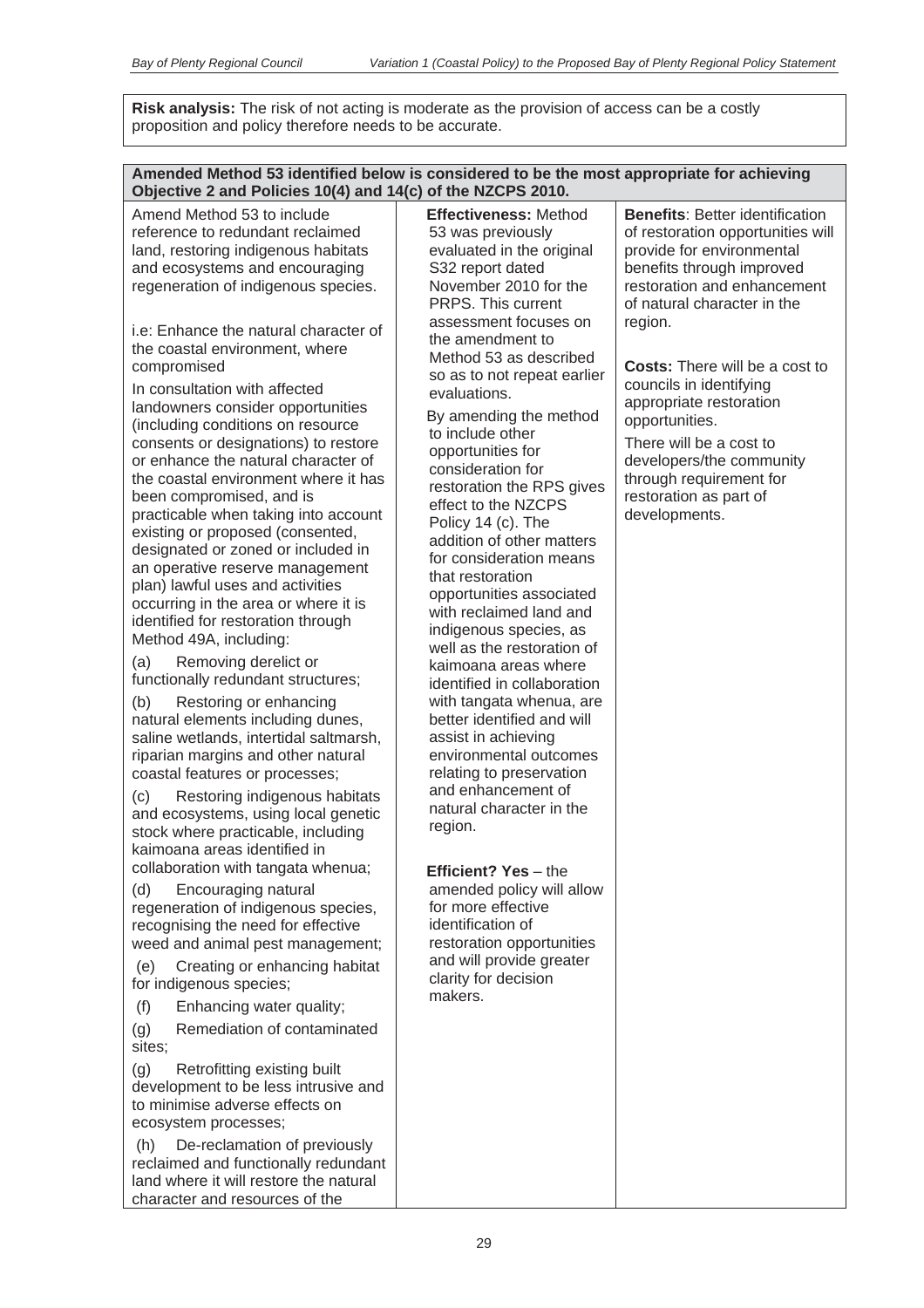| coastal marine area and/or provide<br>more public open space or public<br>access:                                              |                                                              |                                                      |
|--------------------------------------------------------------------------------------------------------------------------------|--------------------------------------------------------------|------------------------------------------------------|
| (i)<br>Managing the effects of<br>appropriate subdivision, use,                                                                |                                                              |                                                      |
| development and reclamation by<br>taking into account the potential                                                            |                                                              |                                                      |
| benefits of on and offsite-mitigation<br>proposed to avoid, remedy or                                                          |                                                              |                                                      |
| mitigate adverse effects                                                                                                       |                                                              |                                                      |
| <b>Alternative 1</b>                                                                                                           | <b>Effectiveness:</b>                                        | <b>Benefits:</b> As described in                     |
| No changes to the Regional Policy<br>Statement (decisions version) (no<br>reference to redundant reclaimed                     | The effectiveness of this<br>method is described in the      | the S32 report, dated<br>November 2010.              |
| land, previously identified restoration                                                                                        | original S32 report for the<br>PRPS dated November 2010      |                                                      |
| or rehabilitation areas in Method 49A                                                                                          | and is not repeated here.                                    | <b>Costs: Environmental</b><br>costs through lost or |
| and other aspects identified in Policy<br>14(c) of the NZCPS 2010).                                                            | The method does not fully                                    | overlooked opportunities                             |
|                                                                                                                                | give effect to the NZCPS<br>2010 as it does not list all     | for restoration of natural                           |
|                                                                                                                                | possible restoration                                         | character.                                           |
|                                                                                                                                | opportunities identified in                                  |                                                      |
|                                                                                                                                | Policy 14 (c) and there is no<br>mention of redundant        |                                                      |
|                                                                                                                                | reclaimed land as per Policy                                 |                                                      |
|                                                                                                                                | 10 of the NZCPS 2010. This                                   |                                                      |
|                                                                                                                                | may result in lost<br>opportunities for restoration.         |                                                      |
|                                                                                                                                |                                                              |                                                      |
|                                                                                                                                | Efficient?: No - the detailing                               |                                                      |
|                                                                                                                                | of only some circumstances<br>when restoration of natural    |                                                      |
|                                                                                                                                | character may be appropriate                                 |                                                      |
|                                                                                                                                | incorrectly gives the                                        |                                                      |
|                                                                                                                                | impression that other aspects<br>of Policy 14 (c) and Policy |                                                      |
|                                                                                                                                | 10(4) of the NZCPS are not                                   |                                                      |
|                                                                                                                                | important or relevant to the                                 |                                                      |
|                                                                                                                                | region.                                                      |                                                      |
| Risk Analysis: The risk of not acting is moderate as there may be gaps in information on where<br>redundant reclaimed land is. |                                                              |                                                      |
|                                                                                                                                |                                                              |                                                      |

**New** *Method 61: Identify vehicle access locations and situations* **below is considered to be the most appropriate for achieving Objective 2, 3 and 4 and Policy 20 of the NZCPS 2010.**

| Method 61: Identify vehicle<br>access locations and situations<br>Identify areas in collaboration with<br>road controlling authorities where<br>vehicle access is permitted<br>consistent with NZCPS Policy 20<br>and where territorial authorities are<br>to restrict access. | <b>Effective:</b> Gives effect to<br>NZCPS 2010 Policy 20.<br>Policy 20 does not require<br>that regional councils<br>undertake the identification<br>exercise and, in this<br>instance, it is considered a<br>matter better left to TAs. | <b>Benefits: Certainty of where</b><br>access is considered<br>appropriate provided for the<br>community.<br><b>Costs:</b> Low/nil as TA's<br>currently undertake this |
|--------------------------------------------------------------------------------------------------------------------------------------------------------------------------------------------------------------------------------------------------------------------------------|-------------------------------------------------------------------------------------------------------------------------------------------------------------------------------------------------------------------------------------------|------------------------------------------------------------------------------------------------------------------------------------------------------------------------|
| Note: Managing access through<br>bylaws, control of reserve access<br>points or user-agreements shall be<br>considered appropriate access<br>control methods.                                                                                                                  | <b>Efficient?</b> Yes - provides<br>guidance to TAs but<br>recognises that they may<br>implement this requirement                                                                                                                         | activity.                                                                                                                                                              |